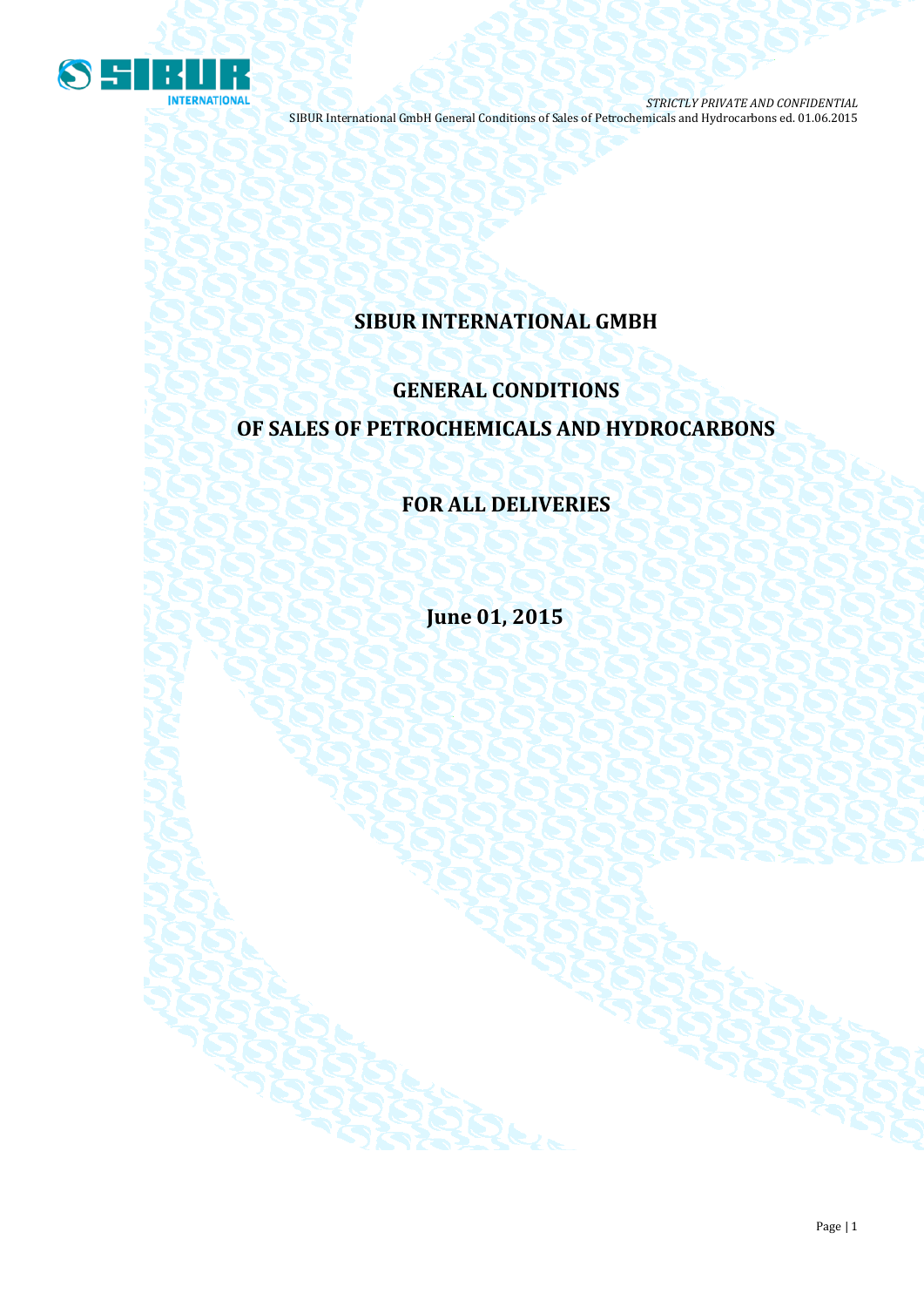

## **CONTENTS**

| <b>INTRODUCTORY PROVISIONS</b>                                           | 3          |
|--------------------------------------------------------------------------|------------|
| <b>PART I</b><br>TERMS, DEFINITIONS AND INTERPRETATIONS                  | 3          |
| <b>PART II</b><br><b>CLAIMS</b>                                          | 8          |
| <b>PART III</b><br><b>GENERAL PAYMENT TERMS</b>                          | 8          |
| <b>PART IV</b><br><b>NOTICES</b>                                         | 10         |
| <b>PART V</b><br><b>CONFIDENTIAL INFORMATION</b>                         | 10         |
| <b>PART VI</b><br><b>FORCE MAJEURE</b>                                   | 11         |
| <b>PART VII</b><br><b>ARBITRATION AND LAW</b>                            | 12         |
| <b>PART VIII</b><br><b>SURVIVAL PROVISIONS</b>                           | 12         |
| <b>PARTIX</b><br><b>INJUNCTIVE RELIEF</b>                                | 12         |
| <b>PARTX</b><br>HEALTH, SAFETY AND ENVIRONMENT                           | 12         |
| <b>PART XI</b><br><b>REACH</b><br><b>Responsibilities of the parties</b> | 13         |
| <b>PART XII</b><br><b>RESTRAINT OF TRADE</b>                             | 13         |
| <b>PART XIII</b><br><b>SANCTIONS</b>                                     | 13         |
| <b>PART XIV</b><br><b>ANTI-TRUST</b>                                     | ${\bf 14}$ |
| <b>PART XV</b><br><b>ANTI-CORRUPTION</b>                                 | 14         |
| <b>PART XVI</b><br><b>EUROZONE EXIT/BREAK-UP CLAUSE</b>                  | 15         |
| <b>PART XVII</b><br><b>MISCELLANEOUS</b>                                 | 15         |
| <b>ANNEX 1</b>                                                           |            |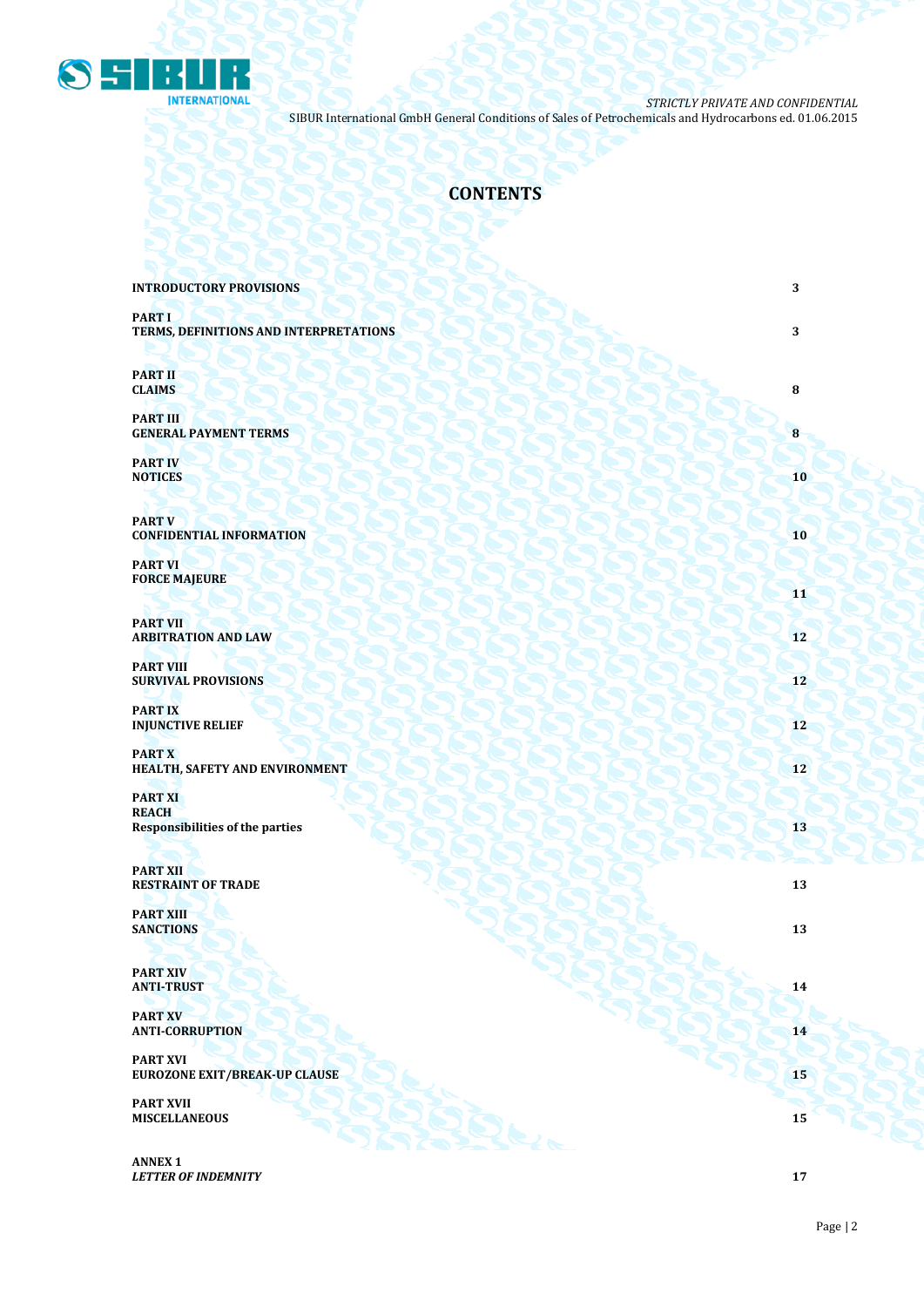

#### **INTRODUCTORY PROVISIONS**

**A.** These **General Conditions** (the "**General Conditions**") supplementing Business Terms shall apply to all Contracts executed by and between SIBUR International GmbH and a Buyer into which Business Terms are incorporated by reference, whether such Contracts are entered into orally, in writing or otherwise, unless otherwise expressly agreed in the Contract. The last version of the General Conditions existing and effective as of the Effective Date of the Contract shall apply to such Contract.

**B.** The General Conditions may be amended, revised, restated or supplemented by SIBUR International GmbH from time to time. The General Conditions are available a[t www.sibur-int.com.](http://www.sibur-int.com/)

**C.** If there is any conflict, ambiguity or inconsistency between the terms and conditions of the General Conditions and Business Terms and/or the terms and conditions of the Contract and/or Incoterms, the order of priority of such documents (from highest to lowest) shall be as follows:

- 1. the Contract; then
- 2. Business Terms; then
- 3. General Conditions; then
- 4. Incoterms.

**D.** All terms used, but not defined herein shall have the respective meanings set forth in the Contract and/ or in the Business Terms, subject to clause C above.

#### **PART I**

#### **TERMS, DEFINITIONS AND INTERPRETATIONS**

**1.1.** The following terms when used in the Contract with initial capital letters shall have the respective meanings as defined below: "**Actual Contract Quantity**" shall mean the quantity of the Goods actually delivered by Seller to Buyer under the Contract.

"**Actual Monthly Quantity**" shall mean the quantity of the Goods actually delivered by Seller to Buyer under the Contract within a respective month of delivery.

"**Affiliate**" shall mean any person or entity that directly or indirectly controls, is controlled by, or is under the common Control of Seller or Buyer. "Control" for the purposes of this definition shall mean direct or indirect beneficial ownership of more than fifty per cent (50%) of the authorised share capital which provide voting rights or other voting interests in the entity in question.

"**Anti-Competitive Behaviour**" shall mean any communication (by any means, whether electronic, written, verbal or otherwise), agreement (by any means, whether formal, informal, contractual, non-contractual, written or verbal) or other form of co-ordination or cooperation with any other competitor (whether past, present or potential) that is unlawful or otherwise restricted or prohibited under applicable competition Law and regulations.

"**Anti-Corruption Laws**" shall mean all applicable anti-bribery or anti-money laundering Law of any government, international or supranational organization, including without limitation, the U.S. Foreign Corrupt Practices Act of 1977, the UK Bribery Act 2010, the UK Anti-Terrorism, Crime and Security Act 2001, the UK Money Laundering Regulations 2007 and the UK Proceeds of Crime Act 2002, the UK Terrorism Act 2006 and the applicable country legislation implementing the OECD Convention on Combating Bribery of Foreign Public Officials in International Business Transactions or such other relevant laws of any other country in which business will be conducted (as the case may be).

"**Applicable Authority**" shall mean (i) any supranational organisation or any state or political subdivision thereof, (ii) any authority exercising executive, legislative, judicial, regulatory or administrative functions on behalf of a supranational organisation, a state or political subdivision thereof, including without limitation any supranational authority, government authority, ministry, agency, department, board, commission or instrumentality and subdivisions thereof, pursuant to the rights granted thereto by applicable Law.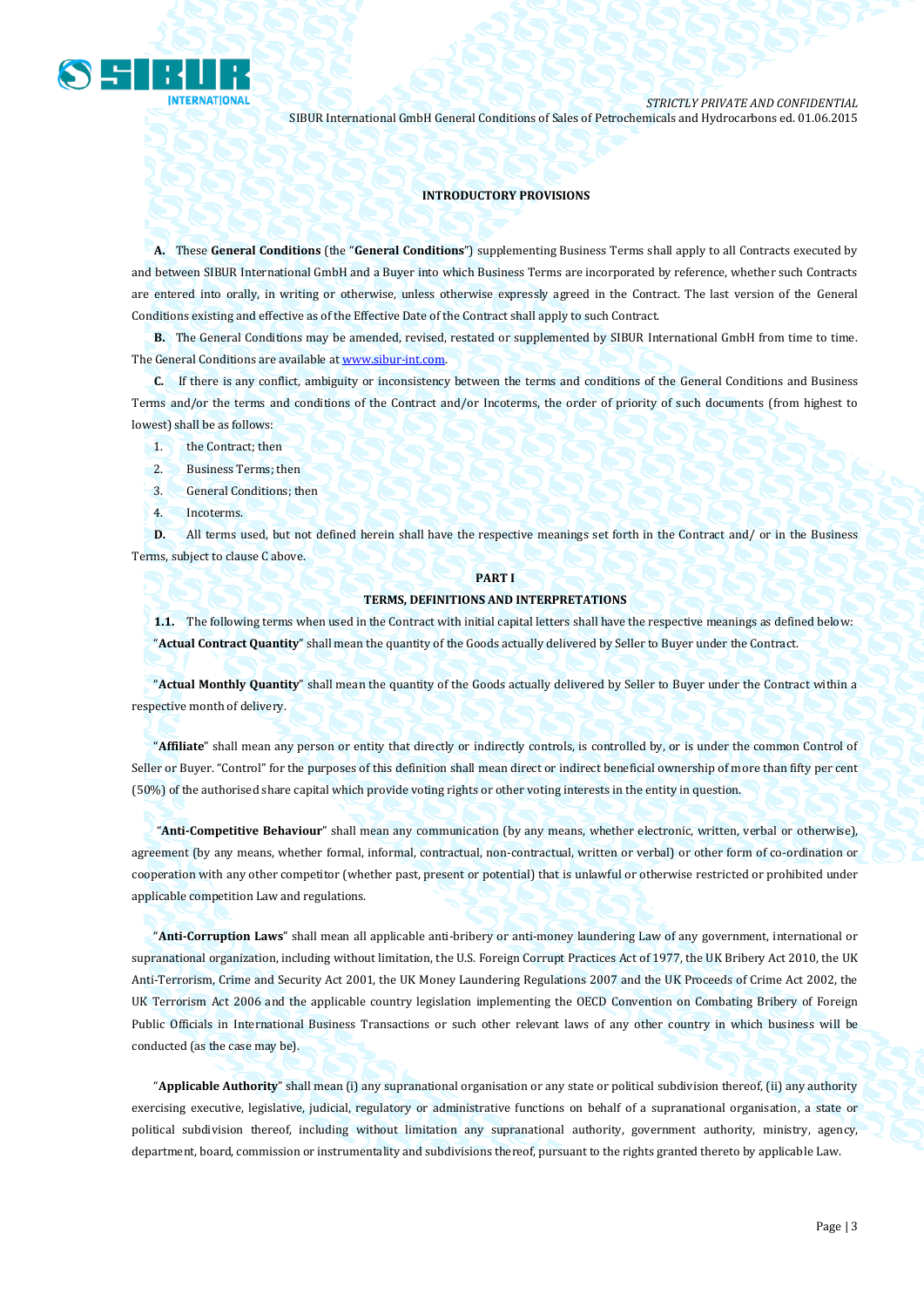

"**ASTM method**" shall mean the method of testing of the Goods based on the ASTM Standards for Materials, Products, Systems & Services in accordance with the procedure and regulations of ASTM as provided a[t www.astm.org.](http://www.astm.org/)

**"Bribery"** shall mean the offering, promising, giving, authorising or accepting of any undue pecuniary or other advantage to, by or for any Applicable Authority or for anyone else in order to obtain or retain a business advantage or other improper advantage, including but not limited to in connection with public or private procurement contract awards, regulatory permits, taxation, customs, judicial and legislative proceedings.

Bribery often includes (but is not limited to):

(i) kicking back a portion of a Contract payment to government or party officials or to employees of contracting contractual counterparty, their close relatives, friends or business partners; or

(ii) using intermediaries such as agents, subcontractors, consultants or other Third Parties, to channel payments to government or party officials, or to employees of a contractual counterparty party, their relatives, friends or business partners.

"**Business Day**" or "**Working Day**" or "**Banking Day**" or "**Bank Day**" shall mean any day other than Saturday, Sunday or any public holiday on which banks are open for business in Moscow (Russian Federation), Vienna (Austria), New York (USA), London (England), and the country in which the Place of Destination is located .

"**Business Terms**" shall mean commercial terms and conditions, which shall be applicable to the respective Contract via reference in such Contract to such terms and conditions. Business Terms are available a[t www.sibur.int.com.](http://www.sibur.int.com/) 

**"Buyer"** shall mean a Party buying Goods as specified in the Contract.

**"Carrier"** shall mean any person or company contracted by Buyer or by Seller, as the case may be, to undertake to perform or to procure the performance of agreement with the Carrier by rail, road, sea or a combination thereof as may be applicable to the terms of delivery.

**"Certificate of Origin"** shall mean the document issued by Seller or the Manufacturer or a chamber of commerce or other agreed Third Party (as the case may be) specifying the country where the Goods were actually produced.

**"Certificate of Quality"** shall mean the document issued by the Seller or the Manufacturer in respect of the Goods confirming the quality of the Goods in accordance with the Contract.

"**CHF**" shall mean the official currency of Switzerland.

"**Confidential Information**" shall have the meaning set forth in the Part III of the General Conditions.

"**Consent**" shall mean any consent, approval, authorisation, waiver, permit, grant, franchise, concession, agreement, licence, certificate, exemption, order, registration, declaration, filing, report or notice of, with or to any person (and "person" for this purpose shall mean any natural person, firm, partnership, association, corporation, company, limited liability company, trust, joint stock company, business trust, Applicable Authority or other organisation or entity).

"**Container**" shall mean the type of container used for the delivery, transportation and/or storage of the Goods, as applicable.

"**Contract**" shall mean any contractual arrangement relating to supply of Goods to Buyer by Seller into which Business Terms, and by extension the General Conditions, are incorporated by reference.

**"Corrupt Practices"** shall mean Bribery, Extortion or Solicitation, Trading in Influence and Laundering Corrupt Proceeds.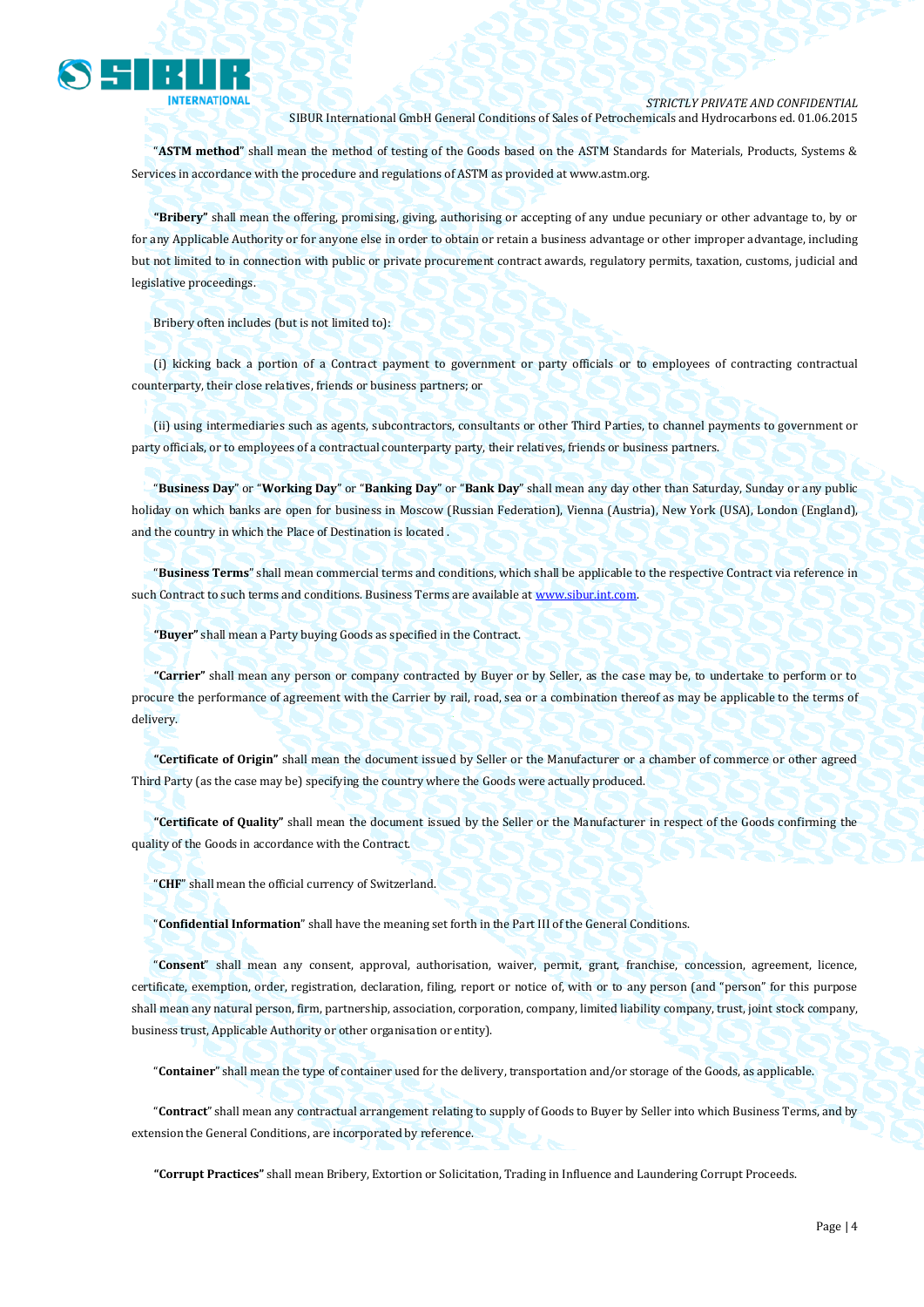

"**Day**" shall mean a calendar day.

**"Delivery Date"** shall mean the moment when the Goods are deemed delivered to the Buyer. The Delivery Date, and/or the means of determining the Delivery Date shall be as provided in the Contract.

**"Effective Date"** shall mean the date the Contract/Amendment shall take effect from.

**"ETA"** or **"Estimated Time of Arrival"** shall mean estimated time of arrival of the Vessel to the respective port.

"**EU**" shall mean the European Union and includes, where the context requires and/or when reference is made, to EU Regulations, the European Parliament, the Council of the European Union, the European Commission or other relevant regulatory body of the European Union.

"**Euro**" or "**EUR**" or "**€**" shall mean the official currency of the European Union.

"**Eurozone**" shall mean the group of member states of the EU which have adopted and fully incorporated the Euro as their lawful single and common currency in accordance with applicable EU Laws. A "member" used in reference to the Eurozone shall be construed accordingly.

"**Extortion or Solicitation**" shall mean the demanding of a bribe, whether or not coupled with a threat if the demand is refused.

"**Force Majeure Event**" shall have the meaning set forth in Part IV of the General Conditions.

"**Goods**" shall mean the goods to be delivered by Seller to Buyer as specified in the Contract.

**"General** Conditions**"** shall mean the standard terms and conditions of the Contract, supplementing the Business Terms relevant to the Contract, as set out herein.

"**Governmental Approval**" shall mean any Consent of or from an Applicable Authority, including without limitation any certificates, licenses or permits issued by an Applicable Authority.

"**Incoterms**" shall mean the international commercial terms, the official publication by the International Chamber of Commerce No. 715, 2010.

**"Inspector"** shall mean an independent inspector appointed in accordance with the Business Terms to perform quality and quantity inspection of the Goods.

**"Inspector's Report"** shall mean any report, conclusion, opinion, certificate or other written document (or combination thereof) issued by the Inspector and the reflecting results of the Goods' quantity and quality inspection as described in the Business Terms.

"**ISPS Code**" shall mean the International Code for the Security of Ships and Port Facilities and the relevant amendments to CHAPTER XI of SOLAS (International Convention for the Safety of Life at Sea 1974), as amended from time to time.

**"Into Tank"** shall mean, in relation to a transfer, sale or purchase of the Goods whereby title to the Goods are delivered by transfer from one storage tank into another tank in the same storage facility, as may be provided for in the Contract.

**"Laundering Corrupt Proceeds "** shall mean the concealing or disguising the illicit origin, source, location, disposition, movement or ownership of property, knowing that such property is the proceeds of crime.

"**Law**" shall mean all applicable (i) provisions of all constitutions, treaties, statutes, laws, customs, codes, rules, regulations, ordinances or orders of any Applicable Authority, (ii) Governmental Approvals including without limitation any consent, approval, authorization, waiver, permit, grant, franchise, concession, agreement, license, certificate, exemption, order, permit, registration,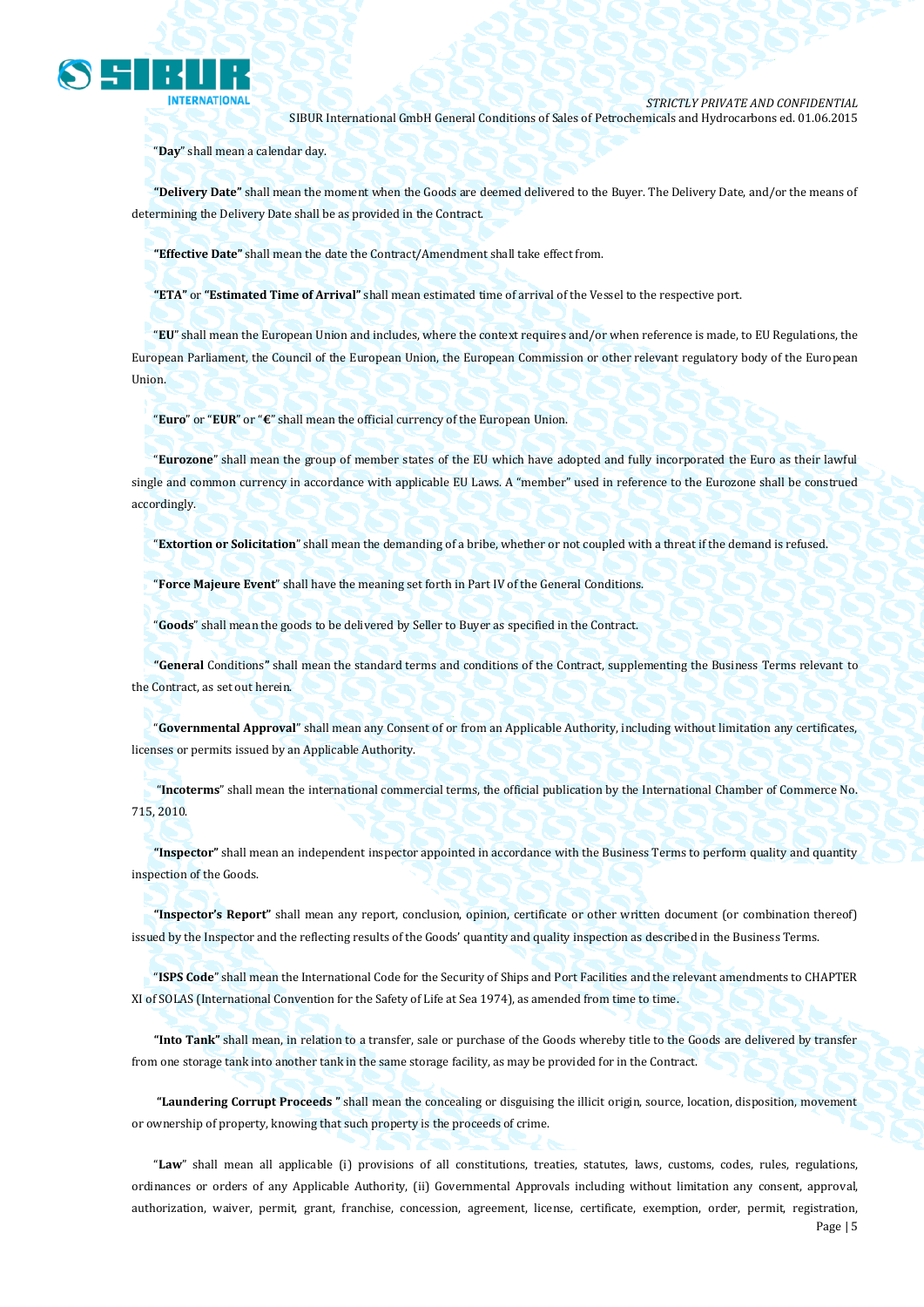

declaration, filing, report or notice of or from an Applicable Authority and (iii) orders, decisions, injunctions, judgments, awards and decrees of any Applicable Authority.

**"Letter of Credit"** or **"Stand-by Letter of Credit"** shall have the meanings set forth in the Uniform Customs and Practice for Documentary Credits, 2007 Revision, ICC Publication No. 600 (UCP).

**"Longstop Date"** shall mean the date set forth in the introductory paragraph of the Contract/Amendment.

"**Manufacturer**" shall mean the plant by which the Goods are produced.

"**MSDS**" shall mean material safety data sheet as provided in www.msds.com.

**"MT"** or **"mt"** shall mean metric tonne (a unit of 1,000 kilograms).

**"Nomination"** shall mean the nomination of the Vessel which is to be loaded with the Goods, as described in greater detail in the Business Terms (as applicable).

"**NOR**" shall mean the notice of arrival or notice of readiness tendered by the Vessel upon arrival of the Vessel at the Place of Destination (unloading port or customary anchorage or area or such other place as the Vessel may be ordered to await unloading), as applicable.

**"Packaging"** shall mean all products made of any materials of any nature to be used for the containment, protection, handling, delivery and presentation of the Goods, including (but not limited to) paper, wooden, plastic and metal boxes, bags, pallets, and not fall within the definition of Transport and Container as specified herein.

"**Party**" and "**Parties**" shall mean the parties to the Contract referred to individually and collectively.

**"Place of Destination"** shall mean the place the Goods shall be delivered as specified in the Contract.

**"Place of Shipment"** shall mean the place where the Goods are to be loaded (dispatched), which may be, without limitation (i) the Manufacturer's loading facility or a warehouse or storehouse, (ii) the loading port or Terminal, or (iii) any other place, as applicable and as may be specified in the Contract.

**"Planned Contract Quantity"** shall mean the quantity of the Goods set forth in the Contract agreed by the Parties to be delivered under the Contract during the term of the Contract.

**"Planned Monthly Quantity"** shall mean the quantity of the Goods set forth in the Contract agreed by the Parties to be delivered under the Contract in a calendar month.

**"Price"** shall mean the price per metric tonne of the Goods at which the Seller sells the Goods to the Buyer as stipulated in the Contract.

"**Quarter**" shall mean the period of the three consecutive calendar months commencing on 1st January ("Q I"), or 1st April ("Q II"), or 1st July ("Q III"), or 1st October ("Q IV").

"**RMB**" shall mean the official currency of the People's Republic of China.

"**RTC**"/"**Railway Wagon**" shall mean a vehicle designed for transportation of the Goods by rail.

Page | 6 **"Sanctions"** shall mean restrictive and discriminatory measures in trade and economic fields adopted by any Applicable Authority in respect of other countries, groups of countries, individuals or legal entities with intent to force them to change their policies or specific actions. Sanctions can be expressed in full or partial embargo on imports/exports, the prohibition of entry and visa restrictions, blocking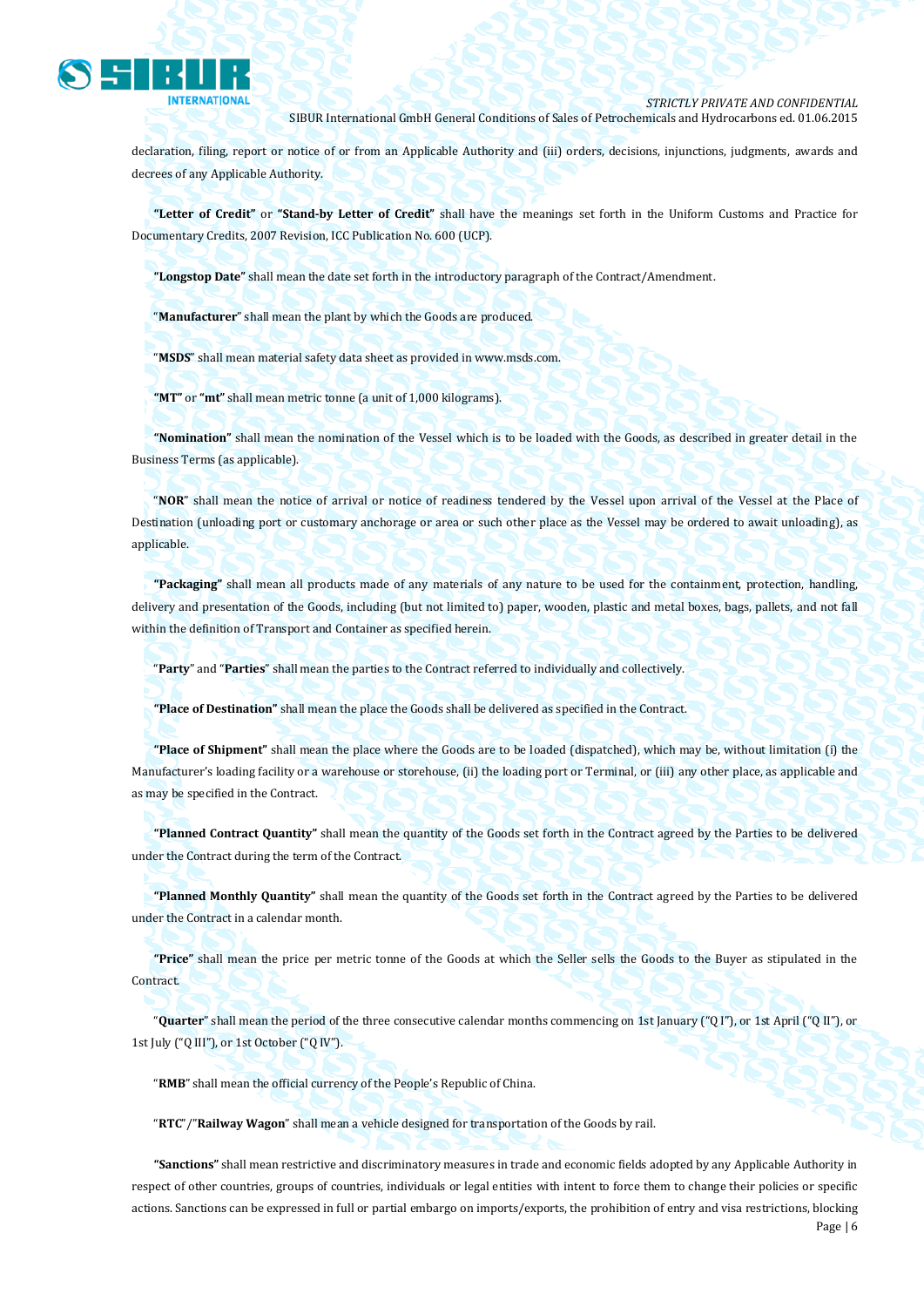

and freezing of assets, prohibition of financial transactions with the countries, individuals and entities specified above, including crossborder payments and investments.

"**Seller**" shall mean SIBUR International GmbH, the seller of the Goods under Contracts.

"**Shipment**" shall mean the certain quantity of the Goods to be delivered by Seller to Buyer at any one time under a single Transport Document or document of title (as applicable).

"**Shipment Date**" shall mean the date stamped on the Transport Document at the Place of Shipment.

"**Shipment Period**" shall mean the range of the dates within which the Goods are to be dispatched by Seller from the Place of Shipment.

"**Specification**" shall mean the specification describing the quality of the Goods as agreed by the Parties and set forth in the Contract.

"**Tax**" or "**Taxes**" shall mean all (i) taxes, fees, duties, tariffs, levies, imposts, or other public charges of any kind, including, without limitation, taxes, required contributions or other charges on or with respect to income, franchise, gross receipts, property, sales, use, profits, capital stock, payroll, employment, social security, health insurance fund, pension fund and other social funds, workers compensation and unemployment or related compensation, (ii) taxes or charges in the nature of excise, withholding, ad valorem, stamp, transfer, value added or gains taxes, (iii) licence registration or documentation fees, (iv) customs duties, tariffs and similar charges of any kind whatsoever and (v) any interest, penalties, additions to tax or additional amounts imposed by any taxing Applicable Authority with respect to those items enumerated in clauses (i), (ii), (iii) and (iv) of this definition.

**"Terminal"** shall mean a facility where the Goods are stored and handled, including incoming and outgoing movements.

"**Third Party**" shall mean any person or entity other than a Party to the Contract.

**"Total Goods Value"** shall mean the amount, calculated by multiplying the Actual Contract Quantity by the Price.

"**Trading in Influence**" shall mean the offering or Solicitation of an undue advantage in order to exert an improper, real or supposed influence with a view of obtaining from a public official an undue advantage for the original instigator of the act or for any other person.

**"Transport"** shall mean containers, tank cars, cisterns, other means of transport used for the Goods delivery, transportation, storage, etc.

**"Transport Document**" shall mean the document that serves as an evidence of acceptance and receipt of the Goods for transportation (Bill of Lading, Railway bill, CMR, etc. as the case may be) as described in greater detail in the Business Terms.

"**Transportation Information**" shall mean the information required for the Party arranging transportation of the Goods to properly execute such obligation in accordance with the terms and conditions of the Business Terms.

**"Transport Return Date**" shall mean the period within which the Buyer shall return the Transport (when applicable) at the address specified in the Contract.

"**Truck**" shall mean a vehicle used for transportation of Goods by road.

"**USD**" or "**US Dollar**" or "**Dollar**" or "**US\$**" or "**\$**" shall mean United States Dollars, the lawful official currency of the United States of America.

**"Verification Act"** shall mean verification report (act) executed between the Buyer and the Seller and confirming the quantity of and amount paid for the delivered Goods for a particular period and as described in greater detail in the Business Terms.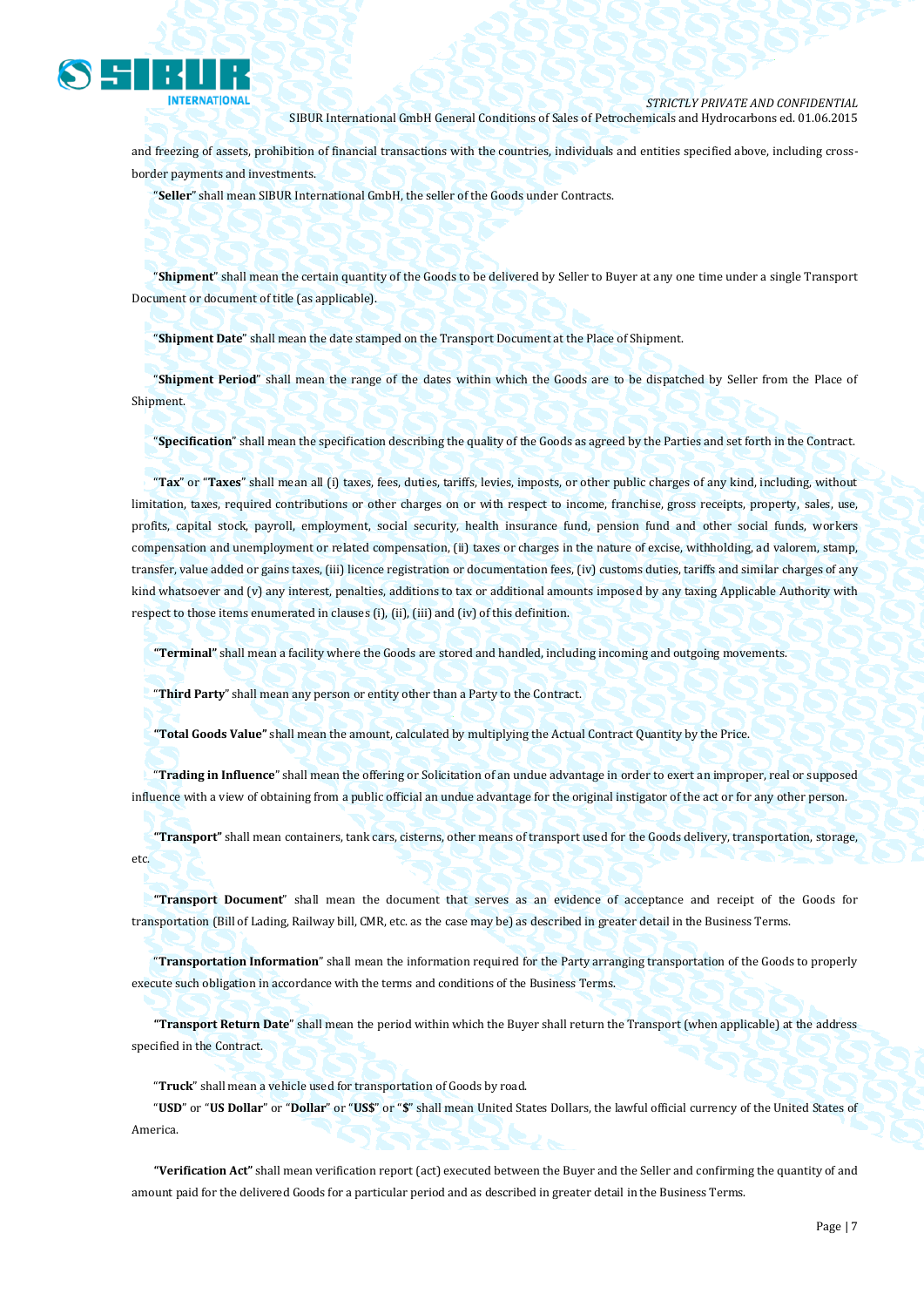

"**Vessel**" shall mean the ship contracted by the Buyer or the Seller, as the case may be for delivery of the Goods (if applicable).

**1.2. Headings**. Any heading, article, boxes, clause, subclause, section, subsection, paragraph, part and table heading herein, in the Business Terms and the Contract are inserted for purposes of convenience only and shall not affect in any way the meaning or interpretation of the General Conditions, Business Terms or the Contract.

**1.3. Reference to articles, clauses, etc.** Save where the context requires otherwise, references to Articles, Boxes, Clauses, Subclauses, Sections, Subsections, Parts, Paragraphs, Tables, Annexes, Appendices and the like shall be references to the articles, boxes, clauses, subclauses, sections, subsections, parts, paragraphs, tables, annexes, appendices and the like of the Contract and/or Business Terms and/or the General Conditions, when made in the Contract and/or Business Terms, and/or the General Conditions respectively.

**1.4. Singular and plural**. In the Contract and/or Business Terms, and/or the General Conditions, the singular shall include the plural and vice versa and the word "including" shall be deemed to be followed by the phrase "without limitation", references to any gender shall include a reference to the other gender; references to other agreements or to any statute, rule or regulation or instrument shall mean the same as amended, modified or replaced from time to time.

**1.5. Herein, hereunder, hereinafter**. The terms "herein", "hereunder", "hereinafter" and similar terms shall be interpreted to refer to the Contract and/or Business Terms, and/or the General Conditions, when made in the Contract and/or Business Terms, and/or the General Conditions respectively, unless otherwise follows from the context.

**1.6. Reference to period**. The Gregorian Calendar shall apply to the Contract, Business Terms and General Conditions and where any period in days, weeks, months or years is referred to in the Contract, Business Terms and General Conditions, such period shall be calculated in days, weeks, months or years respectively, of the Gregorian Calendar, unless expressly provided otherwise (and the day on which any such period is expressed to commence shall not be counted for the purpose of such period's calculation).

**1.7. Writing**. A reference to "writing" or any cognate expressions is a reference to any mode of representing or reproducing words in a visible non-transitory form and includes fax and e-mail. Notwithstanding anything to the contrary herein contained, the Contract and any amendments and additional agreements thereto shall be executed in the form of one document signed by both Parties. Any other correspondence made in frame of the performance of the Contract may be submitted per fax or email pursuant to Part II hereof.

**1.8. Including**. Any phrase introduced by the terms "including" or "in particular", or any cognate expression, shall be construed as illustrative and not limiting of any preceding words.

### **PART II CLAIMS**

**2.1.** Claims if any on quality or quantity of the Goods to be provided by the Buyer to the Seller within 30 (thirty) Days after the Delivery Date, unless the Contract provides otherwise. If the Buyer fails to make a claim within the agreed period of 30 (thirty) Days after the Delivery Date such claim will automatically be considered as time barred, null and void, and such delivered Goods shall be deemed accepted by the Buyer and in accordance with all terms and conditions of the Contract, and further claims in respect of the quality of the Goods are not permitted and may not be enforced.

**2.2.** The Buyer shall not be entitled to use a claim in relation to a particular Shipment of Goods as a basis for refusal to accept other Shipments of the Goods delivered under the Contract, or the Goods delivered pursuant to any other Contract agreed between the Parties.

**2.3.** Unless otherwise specified in the Contract and subject to clauses 2.1 and 2.2 above, any cause of action and/or claim that Buyer may have against Seller under the Contract shall be brought within one (1) year after the cause of action and/or claim accrues, failing which the Buyer shall be deemed to have waived its rights relating thereto**.**

### **PART III GENERAL PAYMENT TERMS**

**3.1.** Time of payment. Time for payment shall be of the essence, without limitation as to prepayment conditions or payment via the Letter of Credit.

**3.1.1.** Bank details. Bank details of the Seller shall be indicated in the invoice. The Buyer shall make payment in accordance with the Contract by wire transfer indicating the number and the date of the Contract/Amendment and the number and the date of the invoice issued by the Seller in the bank payment reference.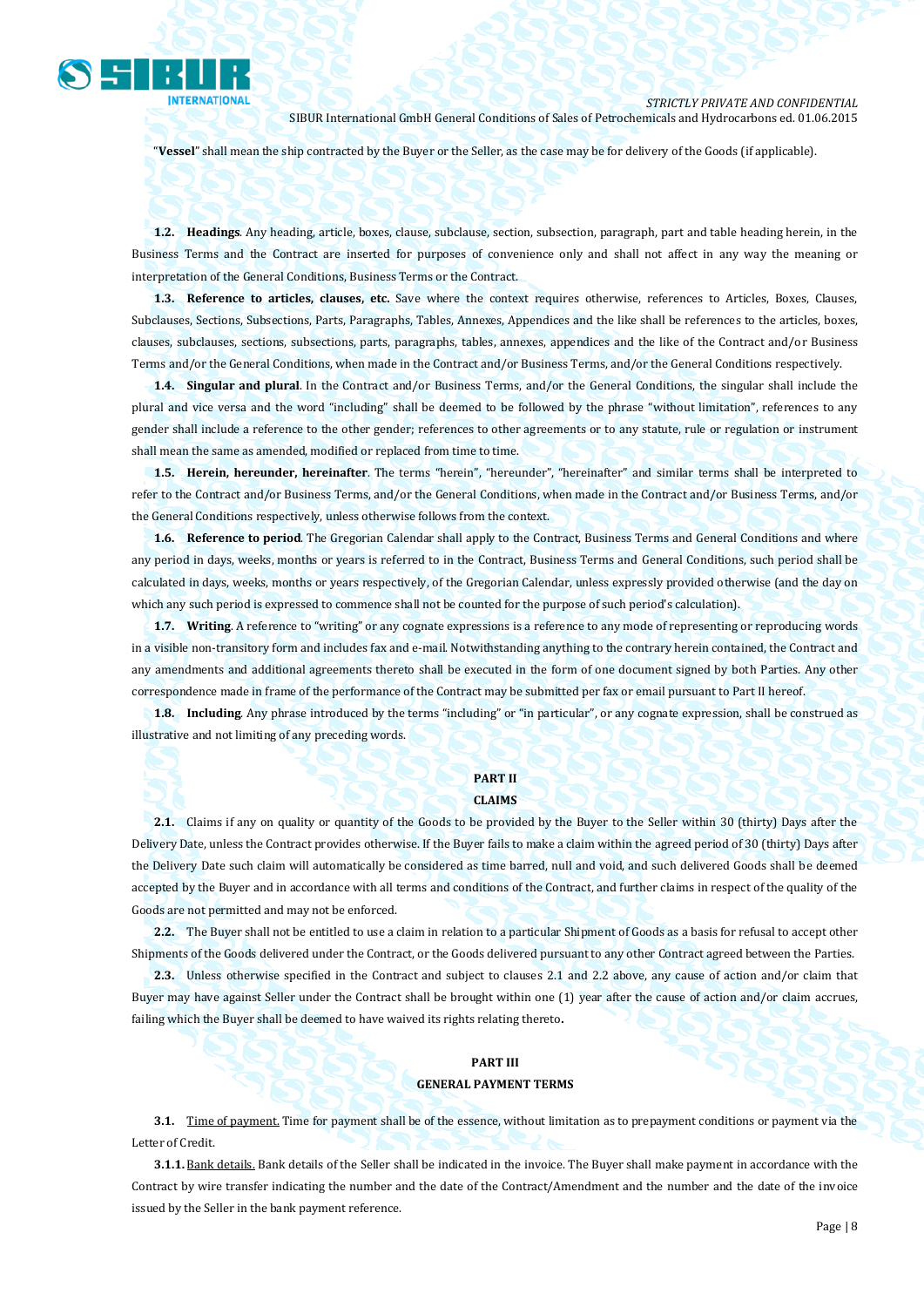

**3.1.2.** Payment documents. Save as otherwise provided in the Contract or herein, the Buyer shall effect payment against presentation of the Seller's commercial and Transport Document/Certificate of ITTT (in relation to Into tank delivery). Should the Seller not be able to provide the Buyer with such documents at the payment due date, the Buyer shall nevertheless effect payment against presentation of Letter of Indemnity (LOI) in the Seller's standard form enclosed at Annex 1 hereto.

**3.1.3.** SWIFT confirmation. The Buyer shall provide the Seller with a copy of SWIFT confirmation within 1 (one) Business Day after the payment have been delivered to the Buyer's bank.

**3.1.4.** VAT. Unless the Contract provides otherwise, the Price is exclusive of any VAT and the Seller shall have the right to invoice the Buyer for any such VAT.

**3.1.5.** The date of payment. The date of payment is the date when 100% (one hundred per cent) of the amount specified in the Seller's invoice is credited to the Seller's bank account.

**3.1.6.** Withholdings and gross-up. Unless the Contract provides otherwise, all payments due or payable to the Seller under the Contract shall be paid in full, regardless of whether the Buyer is required to withhold or to apply any Taxes on payments made under the Contract. If the Buyer is required to withhold or to apply any Taxes on payments made under the Contract, then the Buyer shall increase the amount of each such payment so that the Seller bank account is actually credited with the full sum due and payable under the Contract as if no such Taxes had been deducted, regardless of any withholdings or application of any Taxes on payments made under the Contract. The Total Goods Value and all other amounts payable by the Buyer to the Seller under the Contract shall be payable without the right to any discount, deduction, set-off, lien, claim or counter-claim.

**3.1.7.** Interest. If the Total Goods Value or any other amounts due by the Buyer to the Seller under the Contract are not paid when due, interest shall accrue and be payable on all amounts outstanding until payment in full is received into the Seller's bank account as described in Business Terms.

**3.1.8.** Banking expenses. All expenses of the Seller's bank and at the Seller's correspondent bank shall be for the account of the Seller. All expenses outside the Seller's bank and at the Seller's correspondent bank shall be for the account of the Buyer.

**3.1.9.** Verification Act. On a quarterly basis a Verification Act should be fully executed by both Parties. The Seller shall send by fax or by email to the Buyer the Verification Act signed by the Seller once in each calendar quarter. Within 2 (two) Days from the date of receipt of the Verification Act signed by the Seller the Buyer shall check the information therein, and provide the Seller with its substantiated objections (if any). The Seller shall consider such objections within 7 (seven) Days and either correct the Verification Act accordingly or agree with the Buyer the Verification Act to be executed by both Parties.

**3.1.10.** Defective Performance of Obligations. In the event the Buyer fails to perform or delays performance of any obligations under the Contract at least two (2) times during any rolling six (6) month period or if any obligations are past due for more than for one (1) month, then the Seller may elect by written notice to the Buyer: (i) to change the payment terms applicable between the Buyer and the Seller to Prepayment and/or (ii) to request from the Buyer additional reasonable means of security of obligations, which the Buyer must provide within fifteen (15) Business Days following the relevant request. The change shall come into force with the next dispatch of the Goods after the notification. The Seller is entitled to suspend delivery of the Goods until the Goods are paid and/or additional security of obligations is provided. In addition to the foregoing should the Buyer fails to perform any of its payment obligations (including interest payment) for more than for three (3) days the Seller shall be entitled to suspend the shipment of the Goods till the moment when all obligations are fulfilled by the Buyer in full. Such suspension shall not constitute a delay for the purposes of liquidated damages.

**3.1.11.** Multicurrency. The Parties hereby agree that notwithstanding the currency specified in price determination of the Goods in the Contract the currency of the payment may be any of the following currencies: USD, EUR, RMB or Swiss francs (CHF).

The Buyer shall make all payments under the Contract strictly in the currency specified in the respective invoice issued by the Seller and according to the bank details (hereinafter the "Bank Details") specified in the respective invoice.

The conditions of this clause 3.1.11 are of the essence and breach of this Part shall be deemed a Material Breach for the purposes of the Contract.

The payment shall be effected at the exchange rate of the European Central Bank ("ECB"). The invoice amount shall be converted into another currency by using the foreign exchange rate of the European Central Bank ("ECB"), rounded to four decimal places, quoted at 14:15 hours Central European Time as reported on the ECB web site (www.ecb.int), one day before the Payment Date. For the purposes of this Clause:

"Payment Date" means the value date indicated in a SWIFT message (or other accepted means of written interbank payment instructions) with payment instructions (or in the other respective payment document if applicable) for the respective payment.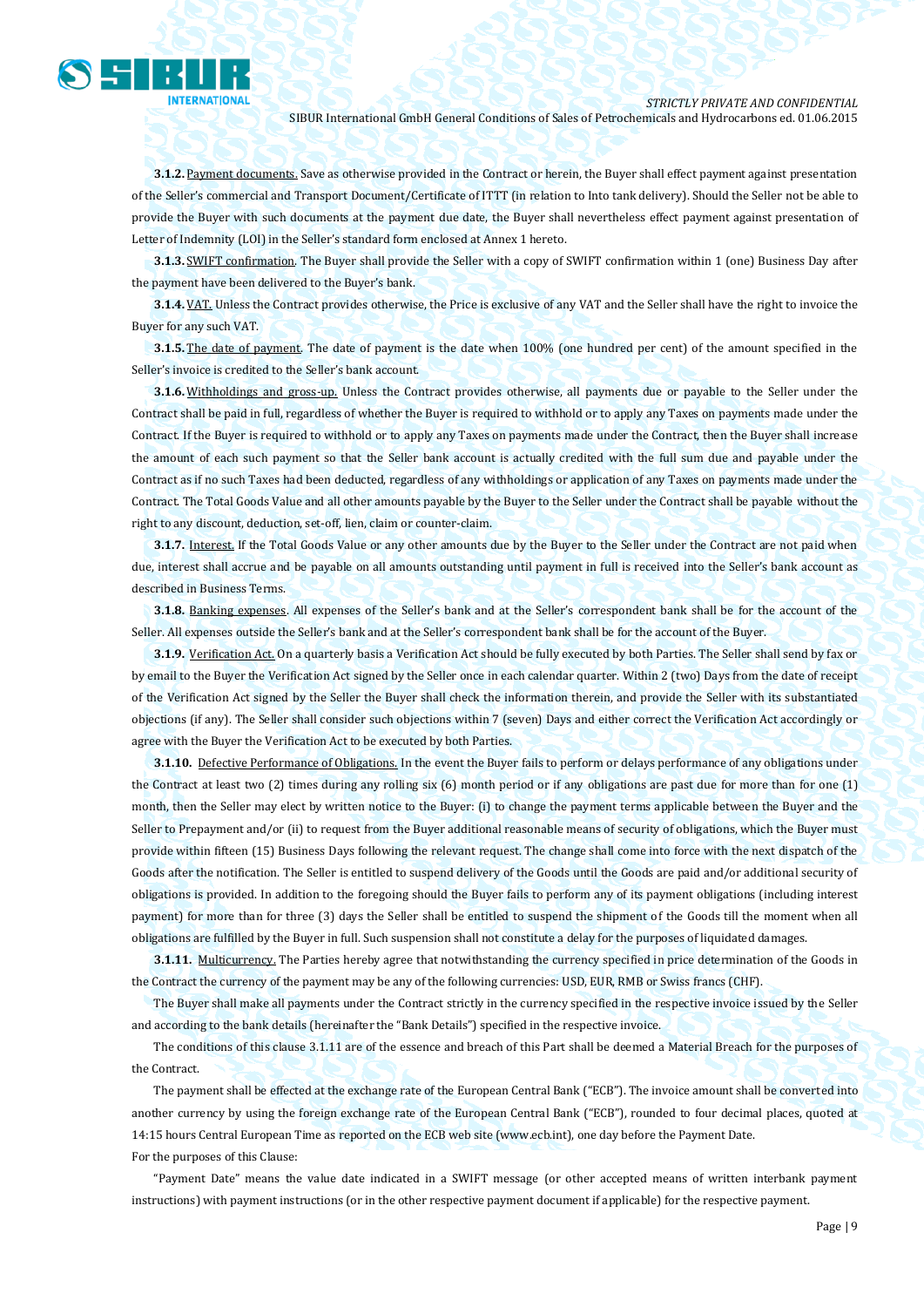

## **PART IV**

#### **NOTICES**

**4.1.** Any consent, approval or notice required or permitted to be given or made in the course of performance of the Contract by one of the Parties to the other Party shall be in writing and shall be delivered in person or by Federal Express, DHL (or other recognised international courier service requiring signature upon receipt) or by facsimile or email (as evidenced by a paper copy of such email). In proving the giving of a communication, it shall be sufficient to prove that, if delivered by courier, delivery was made to the appropriate address specified in the Contract and posted by an appropriate courier (in case of delivery by person or by post), or, if sent by fax, the fax was properly transmitted to the appropriate fax number specified in the Contract, or, if sent by email, the email was sent to the appropriate email address and to contact person specified in the Contract.

**4.2. The date of receipt**. The date of receipt of the Notice, demand or other communication will be (i) if delivered by hand, at the time of delivery, (ii) if delivered by courier – on the fourteenth (14<sup>th</sup>) Day after the same is so mailed, except in the event of disruption of the postal service in which event the notice, demand or other communication will be deemed to be received only when actually received; (iii) if sent by fax, at the time of transmission; and (iv) if sent by email, at the earlier of: the time a return receipt is generated automatically by the recipient's email server; the time the recipient acknowledges receipt; and twenty four (24) hours after transmission, unless the sender receives notification that the email has not been successfully delivered.

**4.3. Change of notice details**. Either Party shall promptly notify the other Party in writing as to the change of notice details of the Party and the new details to which notice shall be given to it thereafter.

**4.4. Originals**. Where original documents are required to be delivered in accordance with the Contract, such documents shall be sent either by certified mail or by courier to the postal address of the receiving Party as stipulated in the Contract.

**4.5. Language of the correspondence**. All correspondence concerning the Contract shall be conducted in English (unless otherwise agreed by the Parties in the Contract).

#### **PART V**

#### **CONFIDENTIAL INFORMATION**

**5.1.** In connection with the Contract a Party (the "**Receiving Party**") may discover, receive, or otherwise acquire, whether directly or indirectly, information related to the other Party (the "**Disclosing Party**") or Affiliates of the Disclosing Party or its Affiliates' businesses, or information of Third Parties that the Disclosing Party is obligated to keep confidential (collectively, in whatever form or medium, "**Confidential Information**"). Confidential Information shall not include information (i) that is, or becomes, publicly known through no wrongful act or omission, direct or indirect, of the Receiving Party or its officers, directors, employees, consultants or agents, (ii) that was already known to Receiving Party without obligations of confidentiality prior to receipt from Disclosing Party, as reasonably evidenced by the Receiving Party, and was legitimately in the Receiving Party's possession, without any obligation to keep such information confidential, (iii) that the Receiving Party independently develops without the use of any Confidential Information of the Disclosing Party, or (iv) that the Receiving Party receives or has received on a non-confidential basis from a source other than the Disclosing Party that is entitled to disclose the same to the Receiving Party; provided, however, that the Receiving Party is able to provide the Disclosing Party with the documentary evidence regarding any of the exceptions (if any) or as required in connection with any rules or requirements of any stock exchange on which such Party is listed or may be listed, or as may otherwise be required by applicable Law.

**5.2.** The Receiving Party shall (i) use the Disclosing Party's Confidential Information solely in connection with exercise of its rights or performance of its obligations under the Contract, and (ii) disclose the Disclosing Party's Confidential Information only as necessary to the Receiving Party's officers, employees, Affiliates, consultants, including legal advisors and auditors whose duties relate to the Contract and reasonably require familiarity with such information in order for the Receiving Party to perform its obligations or exercise its rights under the Contract and who are bound by a legally enforceable written obligation of confidentiality with terms that are the same as, or more stringent than, those set out herein. Each Receiving Party shall be liable for any losses and/or damages incurred by the Disclosing Party resulting from such disclosure of Confidential Information by the above mentioned persons to any Third Parties.

Page | 10 **5.3.** Subject to the exceptions to the confidentiality obligations set out herein, neither Party (nor its Affiliates, subsidiaries or other related parties) may disclose, publish or otherwise reveal the contents of the Contract to any Third Party without the prior express written consent of the other Party (which consent shall not be unreasonably withheld or delayed). Notwithstanding the aforementioned and without limiting the exceptions set out herein, each Party shall be permitted to disclose the terms and conditions of the Contract (i)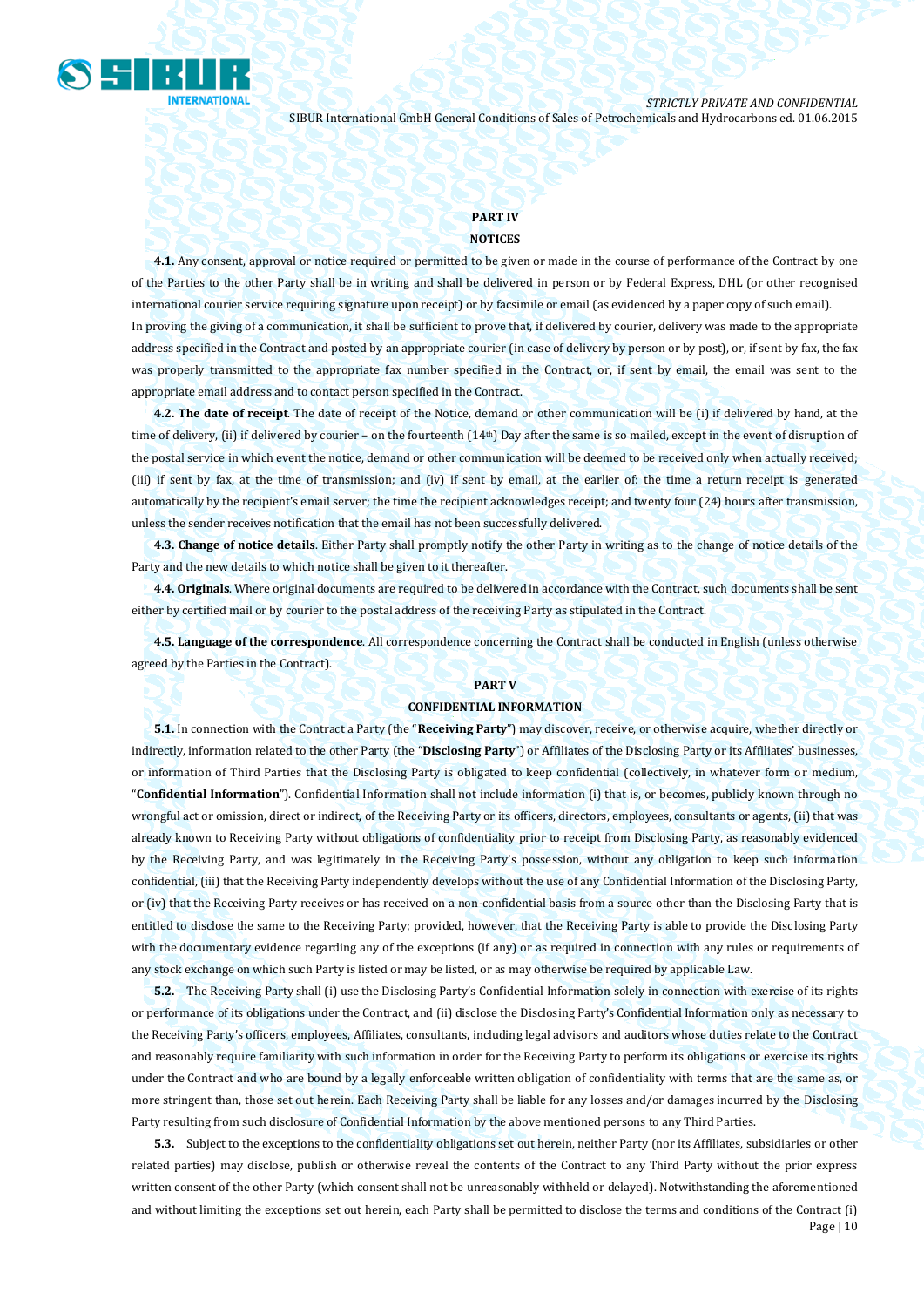

#### *STRICTLY PRIVATE AND CONFIDENTIAL*

SIBUR International GmbH General Conditions of Sales of Petrochemicals and Hydrocarbons ed. 01.06.2015

to actual or potential investors and lenders and their authorised representatives under written confidentiality agreements that protect the confidentiality of the contents of the Contract which are the same as, or more stringent than, those set out herein, or (ii) as required in connection with any rules or requirements of any stock exchange on which such Party is listed or may be listed, or (iii) as may otherwise be required by applicable Law, or (iv) as may be reasonably required for the performance of the Parties' obligations under the Contract; provided however, that the Party making a disclosure pursuant to an exception set forth in the preceding provisions (i) or (iv) shall provide the other Party with prior written notice and shall, to the extent practical, cooperate with the other Party in seeking confidential treatment of the information to be disclosed (if and to the extent available), or (v) to its Affiliates under written confidentiality agreements that protect the confidentiality of the contents of the Contract which are the same as, or more stringent than, those set out herein.

**5.4.** No press release referring to the Contract or utilising the other Party's name shall be made without the prior written consent of the other Party.

**5.5.** The obligation to maintain the confidentiality of the Confidential Information disclosed during the term of the Contract shall continue during five (5) years beyond the date of the Contract's termination, unless otherwise agreed in writing by both Parties.

#### **PART VI**

#### **FORCE MAJEURE**

**6.1.** Except in relation to any failure or inability to make a payment due under the Contract, and Buyer's liability for demurrage under the Contract (which shall not be excused by force majeure), neither Party shall be liable to the other Party for any delay or nonperformance of any obligations under the Contract and/or Business Terms (other than the payment of money) if such delay or nonperformance is, except in the cases specified in Part XIII ("**Sanctions**"), (i) due to circumstances reasonably beyond such Party's control, not including non-availability of funds but including, and not limited to, any fires, strikes, lockouts, labour disputes of any kind, partial or general stoppage of labour, breakdown of or accident to the Manufacturer or warehouse or storehouse, machinery facilities, delays of carriers due to break down or adverse weather, explosions, floods, drought, war, sabotage, any local or national health emergency, appropriations of property, civil disorders, government requirements, rules, orders or any other acts issued or requested by any governmental or other Applicable Authorities or any person purporting to act on behalf of such Applicable Authorities, civil or military authorities, acts of aggression, terrorism (or the threat thereof), acts of God or of the public enemy or any other causes beyond Party's reasonable control, except for the causes specified in Part XIII hereof, and (ii) could not have reasonably been prevented by such Party taking commercially reasonable precautions or customary steps to circumvent or mitigate such circumstances (if and to the extent such events were reasonably foreseeable).

**6.2.** A Party whose performance is affected by a Force Majeure Event shall provide written notice to the other Party of such Force Majeure Event, specifying the nature and the expected duration of the Force Majeure Event, within ten (10) Business Days after the Force Majeure Event begins, and shall take prompt action using its commercially reasonable efforts to remedy the effects of the Force Majeure Event. If requested by the Party not affected by a Force Majeure Event, the Parties shall discuss the Force Majeure Event and further steps in order to fulfill the Contract obligations.

**6.3.** Seller, when affected by a Force Majeure Event which prevents or hinders the supply of the Goods to Buyer or any other customer, shall apportion any quantity of the Goods remaining available to it between itself, Buyer and Third Parties (including Seller's Affiliates) with whom Seller has contractual commitments to deliver the Goods, provided that those arrangements were entered into prior to the occurrence of the Force Majeure Event.

**6.4.** In case of a Force Majeure Event declaration, the Party affected by it shall have no obligation to acquire by purchase or otherwise any shortfall of the Goods which by reason of Force Majeure Event such Party is unable to deliver to the other Party under the Contract.

**6.5.** If the affected Party's inability to perform lasts more than sixty (60) Days, any Goods, the delivery of which has been prevented by the Force Majeure Event, may be cancelled by either of the Parties by giving of notice to the other. In such cases neither of the Parties will be entitled to claim from the other Party any compensation for possible losses.

**6.6.** A certificate or other document describing the occurrence of the Force Majeure Event issued by the respective chamber of commerce of the Seller's or the Buyer's country or of a transit country or any Applicable Authority shall be sufficient proof of a Force Majeure Event and its duration.

**6.7.** In the event that the affected Party's inability to perform exceeds three (3) months, the Party not affected by a Force Majeure Event shall, on giving of thirty (30) Days' written notice, have the right to terminate the Contract. Where the Contract is so terminated,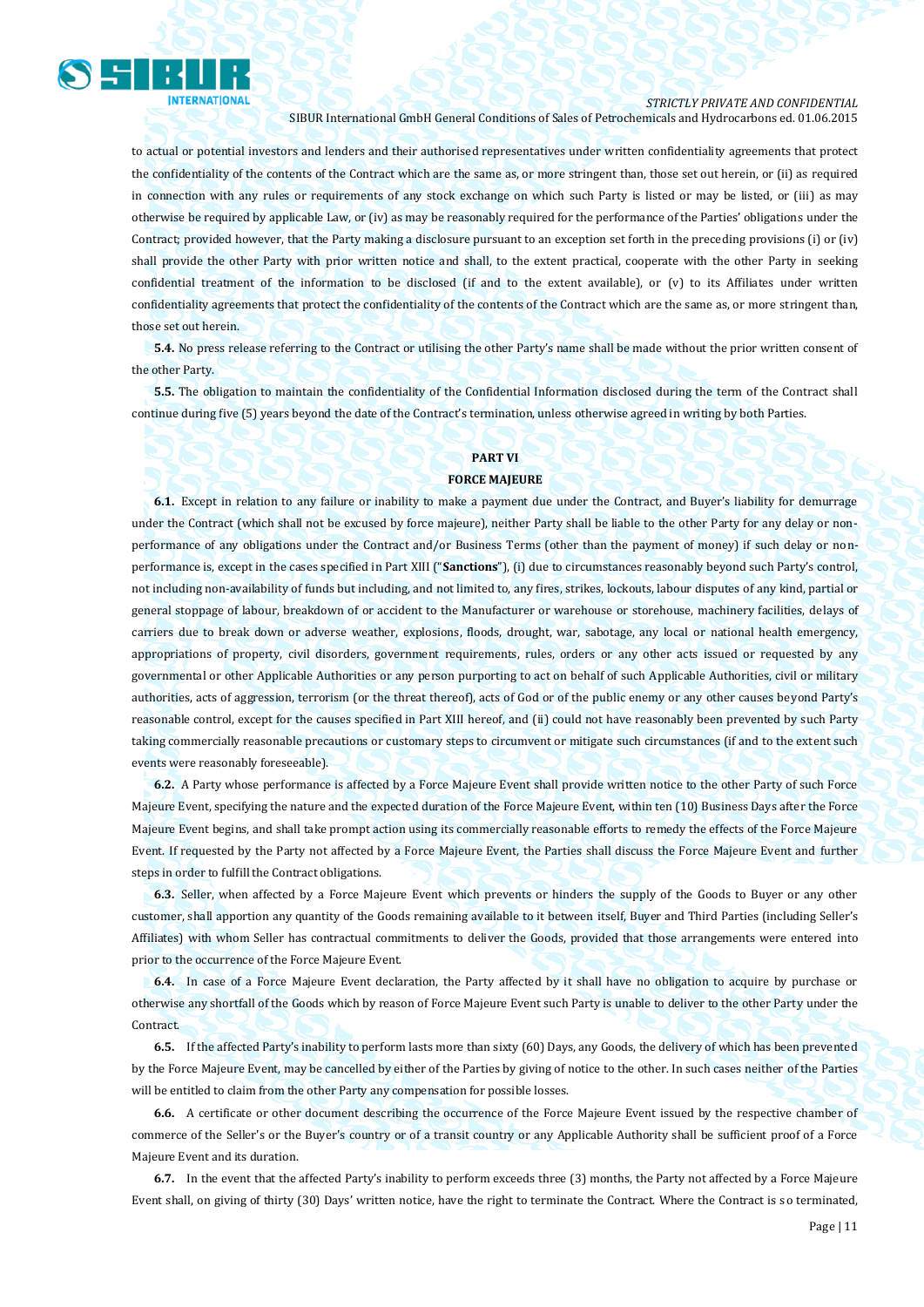

neither Party will be entitled to compensation or damages arising from or in connection with this Part, save in respect of Shipments delivered prior to the Force Majeure Event.

#### **PART VII**

#### **ARBITRATION AND LAW**

**7.1.** The Contract, and any non-contractual obligations arising out of or in connection with this Contract, shall be governed by, interpreted and construed in accordance with the laws of England and Wales notwithstanding the choice of law rules of any jurisdiction and determined without reference to the principles of conflicts of laws.

The United Nations Convention on Contracts for the International Sale of Goods shall not apply to the General Conditions, Business Terms or any Contract.

**7.2.** Save as expressly provided in the Contract or Business Terms, any dispute, controversy, claim or difference relating to or arising out of, or in connection with, the Contract, including any question regarding the existence, scope, validity or termination of the Contract shall be settled, to the exclusion of the ordinary courts, by arbitration in accordance with the rules of the London Court of International Arbitration in force on the date that the notice of arbitration is submitted. The number of arbitrators shall be three (3). Each Party shall nominate one arbitrator and the two arbitrators so appointed shall appoint a third arbitrator who shall serve as the chairman of the arbitration tribunal. Unless otherwise agreed by the Parties, all arbitrators shall be fluent in English and have experience in acting as an arbitrator.

**7.3.** Each Party shall submit the documents in English. Documents submitted in a language other than English shall be translated into English at the expense of the Party submitting the documents. Each Party shall have the right, at its sole cost and expense, to have an interpreter attend the arbitration hearings if it so chooses.

**7.4.** The seat of the arbitration shall be London, England where all hearings shall take place. The arbitration proceedings shall be conducted in the English language, and the award shall be in English.

**7.5.** The decision of a majority of the arbitrators shall be final and binding on the Parties. The arbitrators' awards shall be consistent with the limitations of liability and other terms and conditions set out in the Contract, to the extent permitted by English law.

#### **PART VIII**

#### **SURVIVAL PROVISIONS**

**8.1.** Notwithstanding the foregoing, provisions of PART V (CONFIDENTIAL INFORMATION), PART VII (ARBITRATION AND LAW), PART IX (INJUNCTIVE RELIEF) hereof, PARAGRAPH VIII (RESPONSIBILITIES OF THE PARTIES) of the Business Terms in relation to Into Tank delivery and PARAGRAPH XI (RESPONSIBILITIES OF THE PARTIES) of the Business Terms in relation to other delivery terms shall remain in full force and effect after termination of the Contract until the moment specified in the respective provisions, or in case of PART VII and PART VIII hereof for other period provided by applicable Law.

### **PART IX**

#### **INJUNCTIVE RELIEF**

**9.1.** The Parties acknowledge and agree that irreparable harm and/or significant commercial damage may be caused to a Party resulting from any breach of the Contract by the other Party and/or any acts, or omissions of the other Party's employees, agents, officers directors or any other Third Party acting in concert with it or its behalf in connection with the Contract.

**9.2.** If the circumstances occur as referred to in clause 9.1 above, and/or tahe Party has reasonable grounds for believing that such circumstances will occur or have occurred, in addition to and without prejudice to any of the Party's other rights and remedies under the Contract, Business Terms and/or applicable Law, such Party shall be entitled to commence and pursue proceedings in any competent court in any jurisdiction for injunctive, conservatory and/or interim, including and without limitation an immediate restraining order, freezing order, order for the arrest or seizure of assets.

#### **PART X**

#### **HEALTH, SAFETY AND ENVIRONMENT**

Page | 12 **10.1.** The Goods supplied the Seller in the condition in which they are sold are considered not to constitute a hazard to health or safety, provided that they are handled, used and stored in accordance with normally accepted safe business practices applicable to the Goods. The Buyer shall, for its own protection, consult the producer's Material Safety Data Sheet (MSDS) (if any), relevant codes of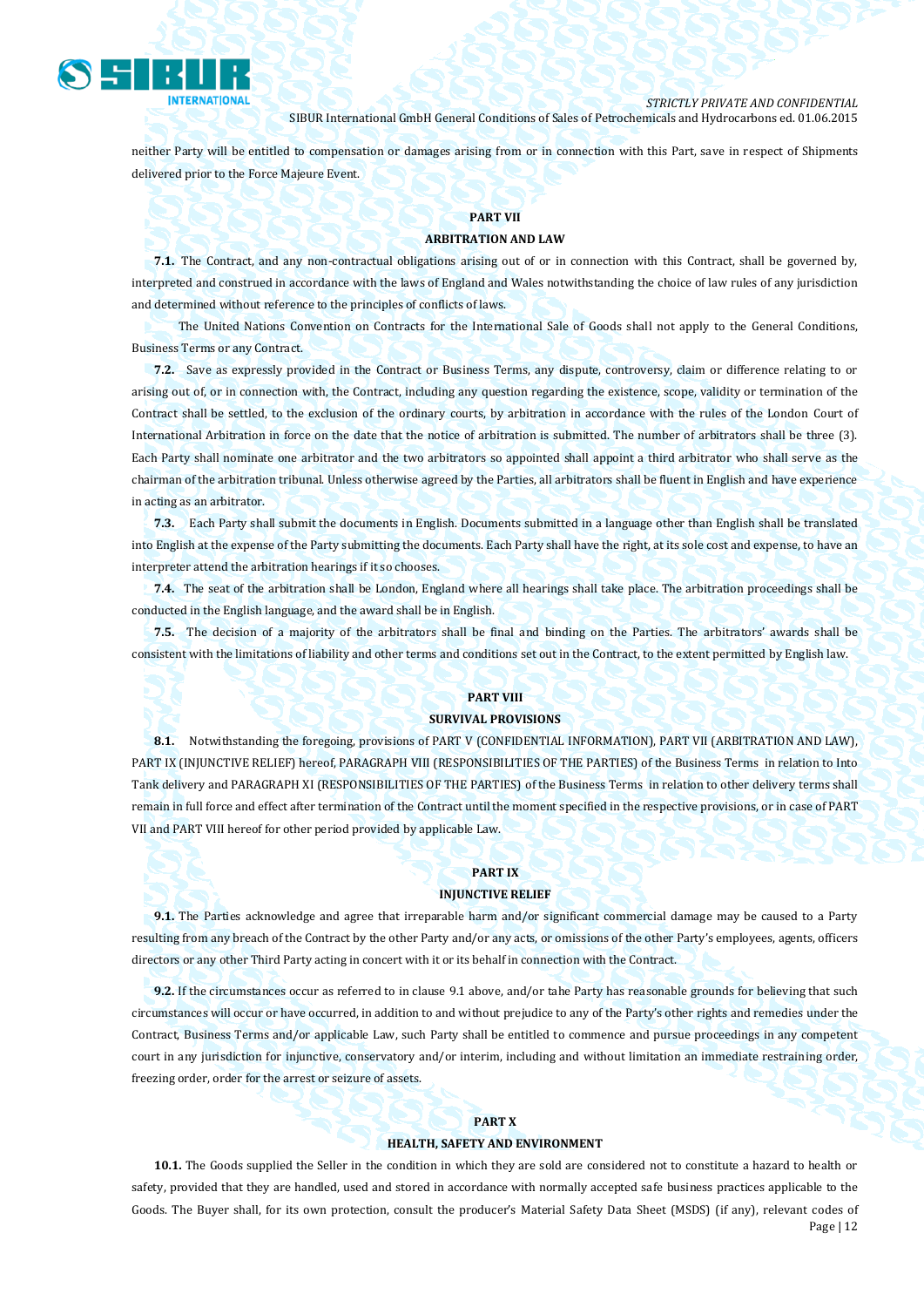

practice and standards, and factory inspectorates with regard to adequate hygiene, safety and environmental standards and enforcement thereof, with respect to handling, processing and storing of the Goods, their by-products and wastes of any sort.

**10.2.** Buyer warrants to Seller that it is aware of and understands the information in the MSDS for the Goods and it will adopt appropriate procedures to ensure that all persons or agents authorised by Buyer to carry out any of the rights, duties or obligations of Buyer under the Contract and all of Buyer's other officers, employees, contractors and agents who are involved in the loading, transportation, delivery, handling or use of the Goods sold and delivered to Buyer under the Contract are aware of, and comply with the information provided in the relevant Material Safety Data Sheet.

**10.3.** Buyer accepts the inherent risks associated with the Goods as set herein and shall accordingly have no claim of any kind against Seller directly or indirectly arising from damage to any property as a result of direct or indirect exposure to the Goods.

**10.4.** Seller shall not be liable for any cost, loss or damage resulting from the receipt of the Goods in non-compliant storage facilities. Buyer shall indemnify Seller against any claim which any Third Party might have or bring against Seller in this respect.

**10.5.** Any advice or instructions given in any form by Seller concerning storage, transport, use or application of the Goods delivered shall be on without prejudice basis and Seller shall not be liable for any loss, damage or expense resulting from observance of such advice.

## **PART XI**

### **REACH**

**11.1.** "**REACH**" shall mean EU Regulation (EC) No. 1907/2006 of the European Parliament and of the Council of 16 December 2008 on classification, labelling and packaging of substances and mixtures and any accompanying directives, amendments and any other regulations of the EU or Applicable Authorities related thereto (as the foregoing may be amended from time to time).

**11.2.** Each Party shall comply with any obligations it may have under REACH which are applicable to any transaction contemplated under the Contract and/or which arise out of and/or in connection with the execution of the Contract.

**11.3.** Seller shall provide Buyer with the Chemical Abstract Service Number ("**CAS Number**") on its own by not later than at the time of loading of the Goods, unless otherwise specified in the Contract.

**11.4.** Notwithstanding any other provision to the contrary in the Contract, in providing Buyer with a CAS Number and/or Existing Commercial Chemical Substances Number and/or any other health, safety and environmental information relating to the Goods pursuant to this Part, regardless of their source, the Seller provides no warranty or representation as to the accuracy or completeness of such identification number(s) or information relating to it and needed by Buyer and/or reasonably requested by Buyer to comply with the requirements of REACH, hence Seller accepts no liability for loss, damage, delay or expense incurred by Buyer for whatever reason arising from its reliance on the accuracy of the identification numbers or other information hereunder provided and/or the existence of a valid (pre-) registration of the Goods to be imported into the EU/EEA.

#### **PART XII**

#### **RESTRAINT OF TRADE**

**12.1.** Buyer shall not sell or deliver or unload the Goods to a country or a resident of a country in contravention of any Law of the country in which the Goods are produced.

**12.2.** Buyer undertakes that the Goods delivered under the Contract shall not be exported, sold or supplied by it to any country, state, territory or region or to any natural or legal person of such country, state, territory or region against which there are sanctions imposed by the United Nations Security Council, European Union, United Kingdom or United States on the export, sale or supply of such Goods to such location or person.

## **PART XIII**

#### **SANCTIONS**

Notwithstanding anything to the contrary elsewhere in the Contract (including Business Terms):

**13.1.** Neither Party shall be obliged to perform any obligation otherwise required by the Contract (including without limitation an obligation to (a) perform, deliver, accept, sell, purchase, pay or receive monies to, from, or through a person or entity, or (b) engage in any other acts) if this would be in violation of, inconsistent with, or expose such Party to any Sanctions binding on that Party by virtue of Law or the Contract.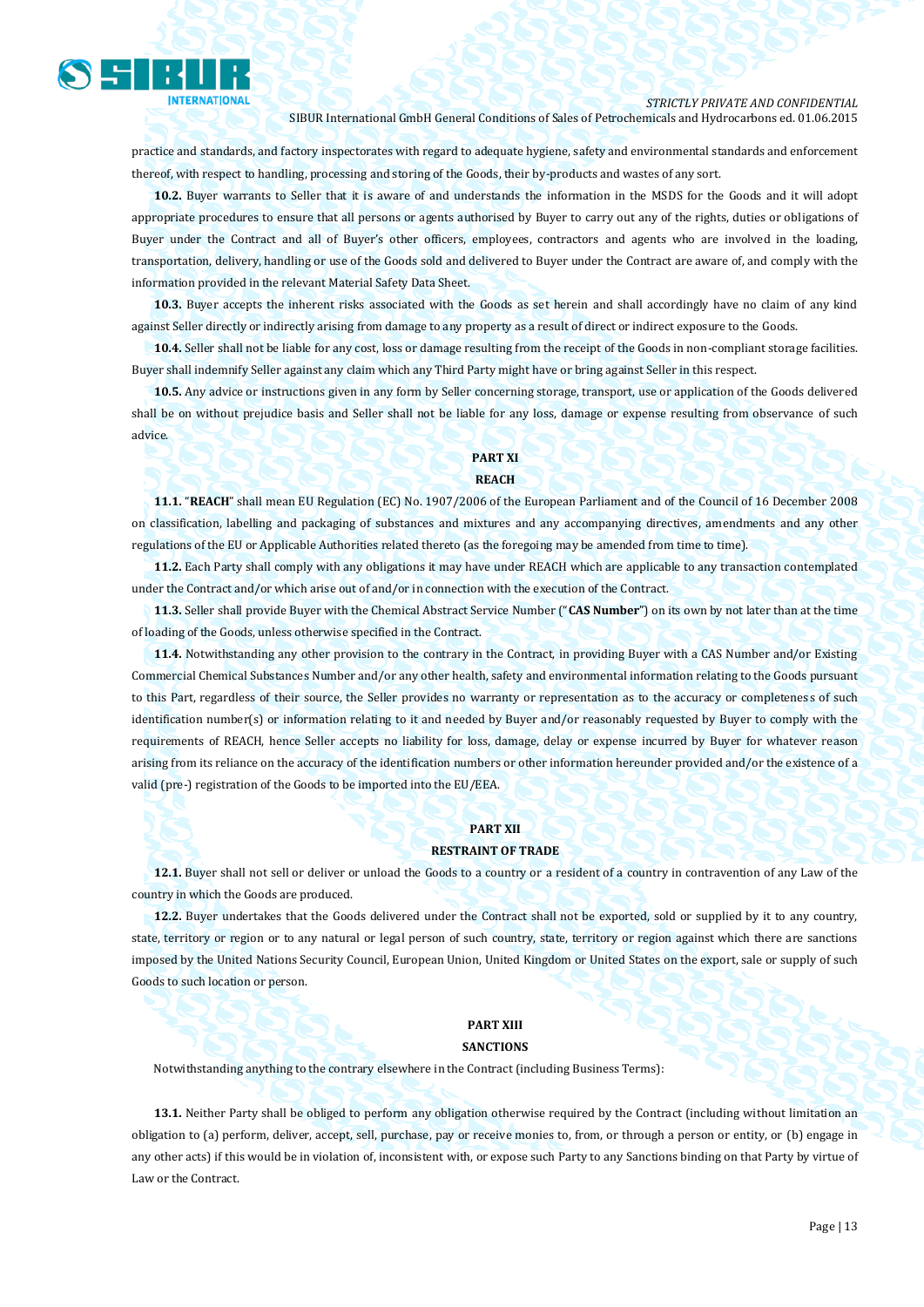

**13.2.** Where any performance by a Party would be in violation of, inconsistent with, or expose such Party to the Sanctions, such Party (the "**Affected Party**") shall, as soon as reasonably practicable give written notice to the other Party of its inability to perform. Once such notice has been given the Affected Party shall be entitled:

i. to immediately suspend the affected obligation (whether payment or performance) until such time as the Affected Party may lawfully discharge such obligation; and/or

ii. where the inability to discharge the obligation continues (or is reasonably expected to continue) until the end of the contractual time for discharge thereof, to a full release from the affected obligation, provided that notwithstanding the foregoing where the relevant obligation relates to payment for the Goods which have already been delivered under the Contract, the affected payment obligation shall either (i) remain suspended until such time as the Affected Party may lawfully resume payment, or (ii) be canceled by Seller, provided that the Parties will have the opportunity to carry into execution the return of such Goods to Seller, unless otherwise will be agreed by the Parties in writing; and/or

iii. where the obligation affected is acceptance of the Vessel, to require the nominating Party to nominate an alternative Vessel; in each case without any liability whatsoever (including but not limited to any damages for breach of the Contract, costs, fees and expenses).

### **PART XIV ANTI-TRUST**

**14.1.** Each Party hereby warrants to the other Party that, as of the date of the Contract and on each subsequent occasion it performs obligations under the Contract, it has not engaged in any Anti-competitive Behaviour in relation to the potential or actual terms and conditions of Contract to be agreed or as agreed in relation to the Goods, including but not limited to the amount paid for the Goods, any level of volume discount or any other credit terms.

#### **PART XV**

#### **ANTI-CORRUPTION**

**15.1.** Each Party hereby represents and warrants to the other that it complies with all Anti-Corruption Laws.

**15.2.** Buyer and Seller each represent, warrant and undertake that they shall not, directly or indirectly

a) pay, offer, give or promise to pay or authorise the payment or other transfer of any other thing which has monetary value, including without limitation any funds, services, gifts, entertainment, commissions, fees and/or other advantage of any kind to any Applicable Authority, including but not limited to:

i. a government official or an officer or employee of a government or any department, agency or instrumentality of any government;

- ii. an officer or employee of a public international organisation;
- iii. any person acting in an official capacity for or on behalf of any government or department, agency, or instrumentality of such government or of any public international organisation;
- iv. any political party or official thereof, or any candidate for political office;
- v. any director, officer, employee or agent/representative of an actual or prospective counterparty, supplier or customer of Buyer or Seller;

vi. or any other person, individual or entity at the suggestion, request or direction or for the benefit of any of the abovedescribed persons and entities, or

b) engage in any other Corrupt Practices including without limitation: Bribery, Extortion or Solicitation, Trading in Influence or Laundering Corrupt Proceeds.

**15.3.** Notwithstanding the foregoing undertakings, Buyer agrees to notify promptly Seller about action of any instance where Buyer has failed to comply with any provisions of this Part and take necessary remedial actions within a reasonable time and to inform Seller about these actions.

**15.4.** Necessary remedial action might include providing co-operation in evidentiary action in conducting an examination or calling for an external audit of the incident, issuing warnings, reorganising work, terminating sub-contracts or contracts of employment with persons or employees involved in corruption, or correcting the detrimental economic effect on the other Party of any proven noncompliance by, for example, adjusting the amount of the Price of the Contract. The nature and quantity of the remedial measures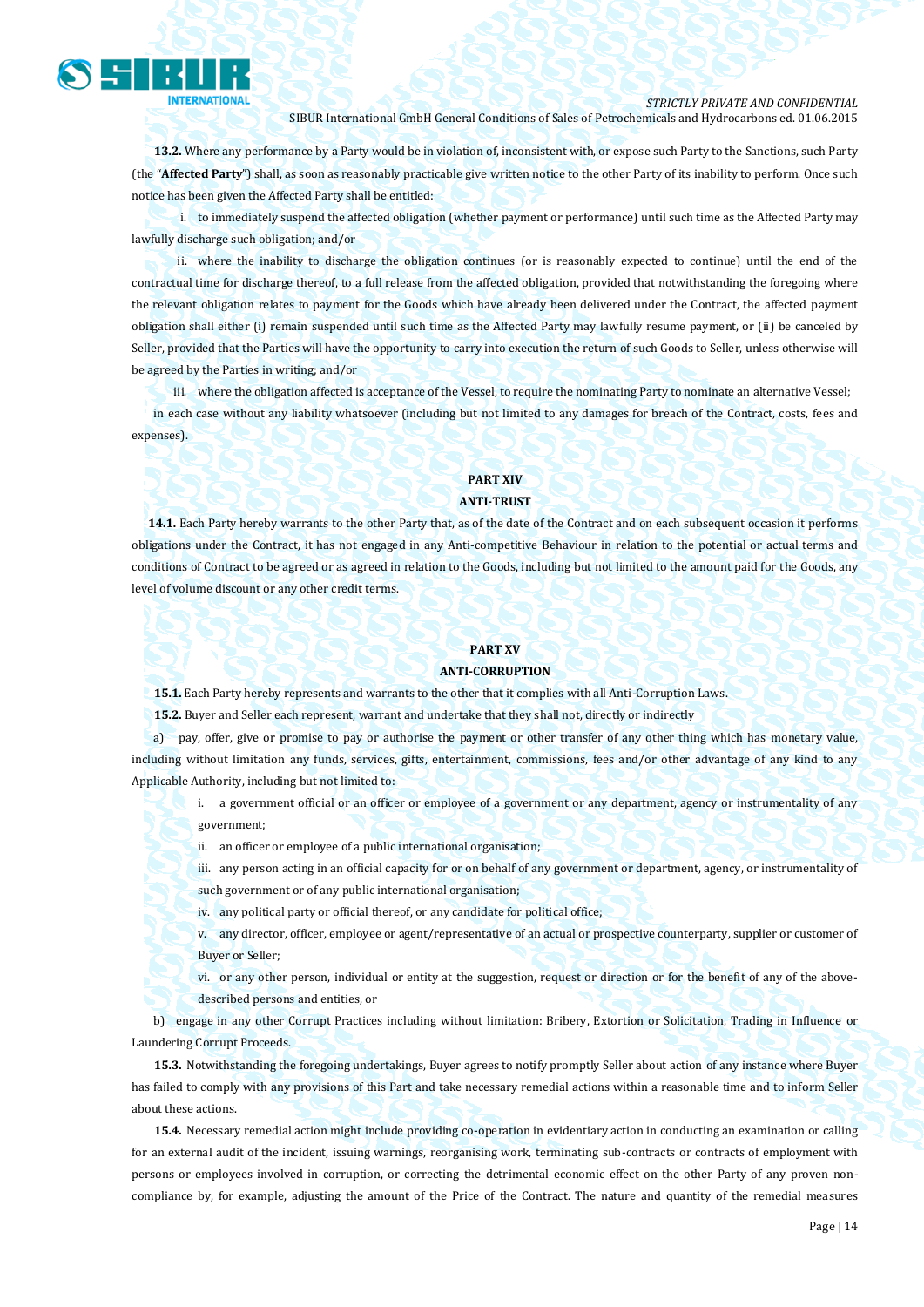

required of the Party subject to allegation will depend on the circumstances of the case in question, including the gravity of the infringement and on the conclusiveness of the evidence provided.

**15.5.** This Part contains the compulsory conditions for the Parties, and each Party may at its sole discretion suspend the execution of the obligations hereunder and/or terminate the Contract forthwith upon written notice to the other at any time, if in their reasonable judgment the other is in breach of any of Anti-Corruption Laws without prejudice to the other rights of the respective Party under the Contract or the applicable Law.

**15.6.** The Parties shall refer all disputes related to any alleged non-compliance with this Part according to PART VII hereof. However, non-compliance may be the subject of the parallel criminal proceedings which may result in criminal sanctions or other consequences under Law than contractual, including liability sounding in tort.

**15.7.** Each Party will oppose any attempt of Extortion or Solicitation and is encouraged to report such attempts through available formal or informal reporting mechanisms upon consultation with the other Party.

#### **PART XVI**

#### **EUROZONE EXIT/BREAK-UP CLAUSE**

**16.1. Eurozone exit.** If for any reason (whether involuntarily or voluntarily), one or more Eurozone Members exits the Eurozone and/or is no longer a Eurozone Member and/or ceases to use the Euro as its national currency, but the Eurozone continues to exist, the following terms shall apply (unless the Contract or other written agreement between the Parties provides otherwise):

a) any payments to be made in Euro under the Contract and/or the Business Terms shall continue to be denominated and paid in Euro regardless of whether either Party or their bank accounts are resident in a Eurozone country ;

b) any such payments shall be made to an appropriate Euro bank account designed in writing to the paying Party by the Party receiving payment but such bank account shall be held in an account in a Eurozone country ; and

c) clause 16.3 shall apply.

**16.2. Eurozone break-up.** If for any reason whatsoever, the Eurozone ceases to exist and/or the Euro ceases to: (a) be a currency traded in London or other major economic centres; and/or (b) a currency accepted for payment, the following terms shall apply:

a) any payment to be made in Euro under the Contract shall be denominated in an alternative currency (including but not limited to USD, RMB or CHF) to be determined by the Seller in its discretion;

b) the Euro payment shall be converted into the relevant alternative currency by applying the rate of foreign exchange between the Euro and such alternative currency published by the European Central Bank on the last Banking day prior to the Eurozone break-up or such other rate as may be agreed by the Parties in writing;

c) any such payments shall be made to the bank account designed in writing to the paying Party by the receiving payment; and

d) clause 16.3 shall apply.

**16.3.** For the avoidance of doubt:

a) Any Law (including any Regulations of the EU or of any other country ) contrary to the provisions of this Part shall not apply, to the extent that the effect of such Law is capable of being excluded by agreement between parties to a contract.

b) Neither a Eurozone exit nor a Eurozone break-up shall: (a) constitute a Force Majeure Event entitling either Party to invoke Part VI hereof, nor (b) entitle either Party to terminate the Contract or suspend performance of any of its obligations under the Contract and/or Business Terms.

## **PART XVII**

## **MISCELLANEOUS**

**17.1 Entire Contract**. The Contract, relevant Business Terms and this General Conditions are an integral part of the Contract, including attachments and any addenda or amendments thereto, and together they constitute the sole and entire understanding between the Parties with respect to the subject matter of the Contract and supersede all and any prior oral or written agreements, negotiations and discussions between the Parties pertaining to the subject matter of the Contract or the Contract as a whole.

**17.2. Amendments**. Save as expressly provided in the Contract, no amendment or variation of the Contract shall be effective unless in writing and signed by a duly authorised representative of each of the Parties to it.

**17.3. Assignment**. Neither Party may assign the Contract or any of its rights under the Contract or transfer any obligations under the Contract, without the other Party's prior written consent, which consent shall not be unreasonably withheld or delayed.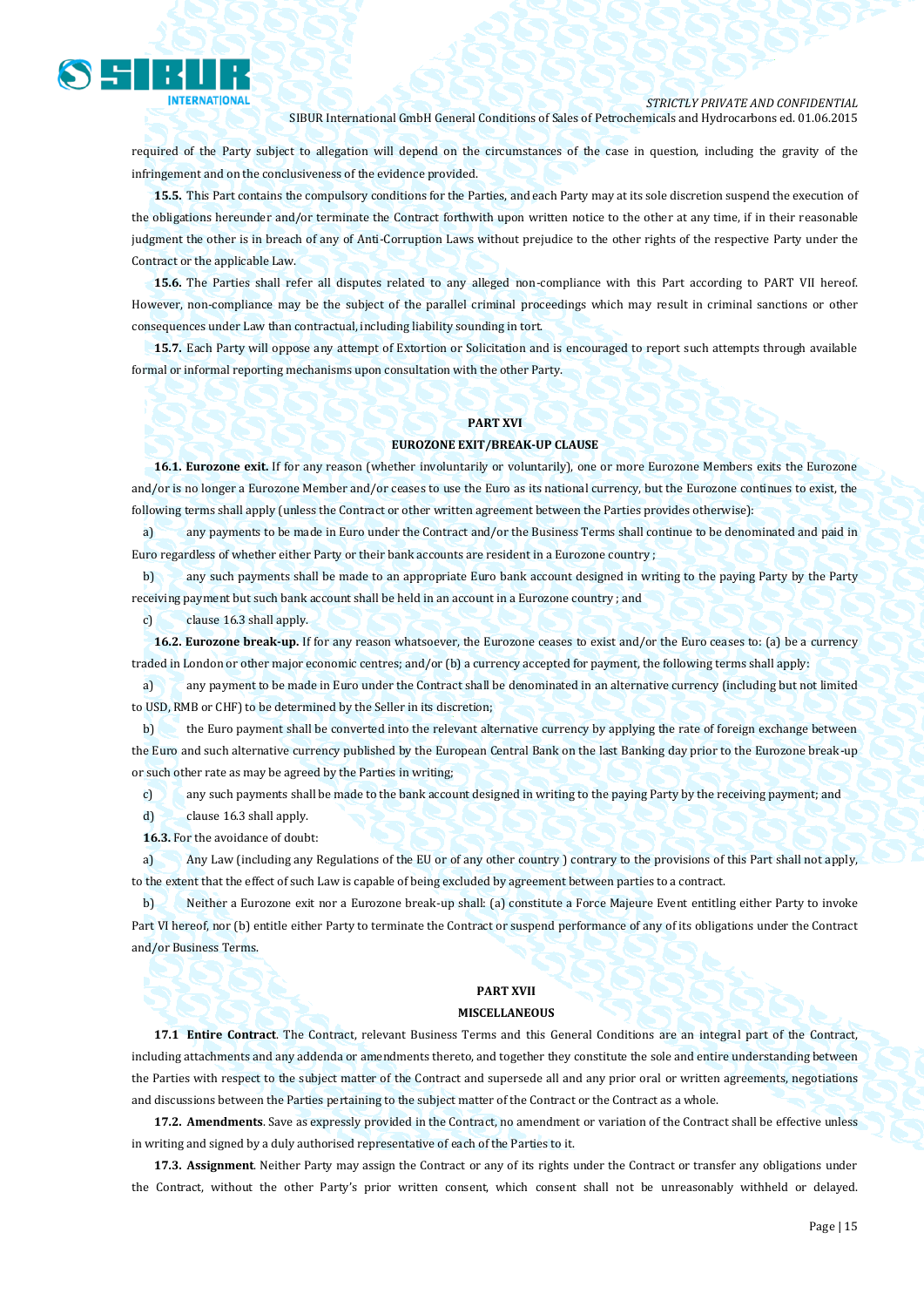

Notwithstanding the foregoing, Seller may, without consent, assign or transfer its rights and/or delegate its obligations under the Contract in whole or in part to any Affiliate of Seller. Any attempt at assignment in violation of this Clause shall be null and void.

**17.4. Binding effect**. The terms and conditions of the Contract shall be binding upon, and shall inure to the benefit of, the Parties to the Contract and their respective permitted successors and assigns.

**17.5. No Third party beneficiaries**. Nothing in the Contract and/or Business Terms will give rights to any Third Parties and the provisions of the Contract (Rights of Third Parties) Act 1999 as amended from time to time are specifically excluded.

**17.6. The Parties' relationship.** The relationship hereby established between Seller and Buyer is solely that of a seller and a buyer of goods at arms' length. Each is an independent contractor engaged in the operation of its own respective business, and nothing in the Contract and/or Business Terms shall be construed to create a partnership, agency, joint venture, pooling, franchise or employeremployee relationship between the Parties. Neither Party has the power or the authority to act for, represent, or bind the other Party (or any of the other Party's Affiliates) in any manner.

**17.7. Execution**. Either Party may sign the Contract and any related amendments and attachments, or other documents and send a copy to the other Party by fax or email with subsequent provision of the original documents within thirty (30) Days after the receipt of a copy thereof. The copy document shall be construed as legally binding upon the Parties until the original document is provided.

**17.8. The Seller's warranties, guarantees and representations.** Seller warrants that it has full legal title to the Goods and that it has full right and power to convey such title to Buyer. FOR THE AVOIDANCE OF DOUBT SELLER MAKES NO GUARANTEES, WARRANTIES, REPRESENTATIONS, EXPRESS OR IMPLIED, WRITTEN OR ORAL, INCLUDING ANY WARRANTY OF MERCHANTABILITY OR FITNESS OR SUITABILITY OF THE GOODS FOR A PARTICULAR PURPOSE, CONCERNING THE GOODS. ANY WARRANTIES, CONDITIONS OR OTHER TERMS IMPLIED BY LAW, CUSTOM, CONTRACT, STATUTE OR OTHER LEGAL THEORY OR OTHERWISE, WHETHER AS TO MERCHANTABILITY, QUALITY, FITNESS FOR PURPOSE OF THE GOODS OR OTHERWISE ARE SPECIFICALLY EXCLUDED TO THE FULLEST EXTENT PERMITTED BY APPLICABLE LAW.

**17.9. Expenses.** Whether or not the transactions contemplated hereby are consummated, all costs and expenses (including the expenses, costs and fees of each Party attorneys, auditors and financial and other professional advisors) incurred in connection with the Contract and/or the drafting or negotiation of the terms and conditions of the Contract or any other transaction arising out of or in connection with the Contract shall be borne and paid by the Party incurring such costs and expenses.

**17.10. Waiver**. Any failure on the part of any Party to the Contract to comply with any of its obligations, agreements or conditions under the Contract may only be waived in writing by the Party to whom such compliance is owed but such waiver will not be considered to be a waiver of future failure(s) to comply with an obligation, agreement or condition. No act or omission by a Party may be deemed to be a waiver of any rights if such a waiver is not declared explicitly and in writing.

**17.11. Severability**. If any part of the Contract is deemed to be unenforceable, invalid or in contravention of Applicable Law by a court or arbitral tribunal of competent jurisdiction, the remainder of the Contract shall remain in full force and effect. The Parties shall negotiate in good faith to replace the invalid provision with a provision which reflects, to the extent possible, the original intent of the invalid provision.

**17.12. Set-off**. No set-off may be made by Buyer against any claims unless otherwise agreed in writing by Seller in advance. . For the avoidance of any the Seller shall be entitled at all times to set-off any and all amounts owing at any time from Buyer to Seller against any amount due by Seller under the Contract.

**17.13. Warranties.** Each Party hereby represents and warrants to the other that:

a) it has the authority to enter into and perform its obligations under the Contract,

b) the Contract has been duly executed and delivered on behalf of such Party, and constitutes a legal, valid, binding obligation, enforceable against such Party in accordance with its terms and conditions,

c) it is a corporation duly organised, validly existing and in good standing under the laws and regulations of its jurisdiction of incorporation or formation,

d) neither the execution of the Contract nor its performance thereunder conflicts with any applicable Law or any other contract to which it is a party or any obligation to which it is subject,

e) within five (5) Days after the relevant event, the Party so effected will inform the other Party of any changes or amendments to its direct or indirect ownership.

**17.14. Counterparts.** If the Contract is executed in two counterparts, each shall be deemed an original, but all of which together shall constitute one and the same instrument. The Parties hereby acknowledge and agree that the Contract has been prepared jointly and no rule of strict construction shall be applied against either Party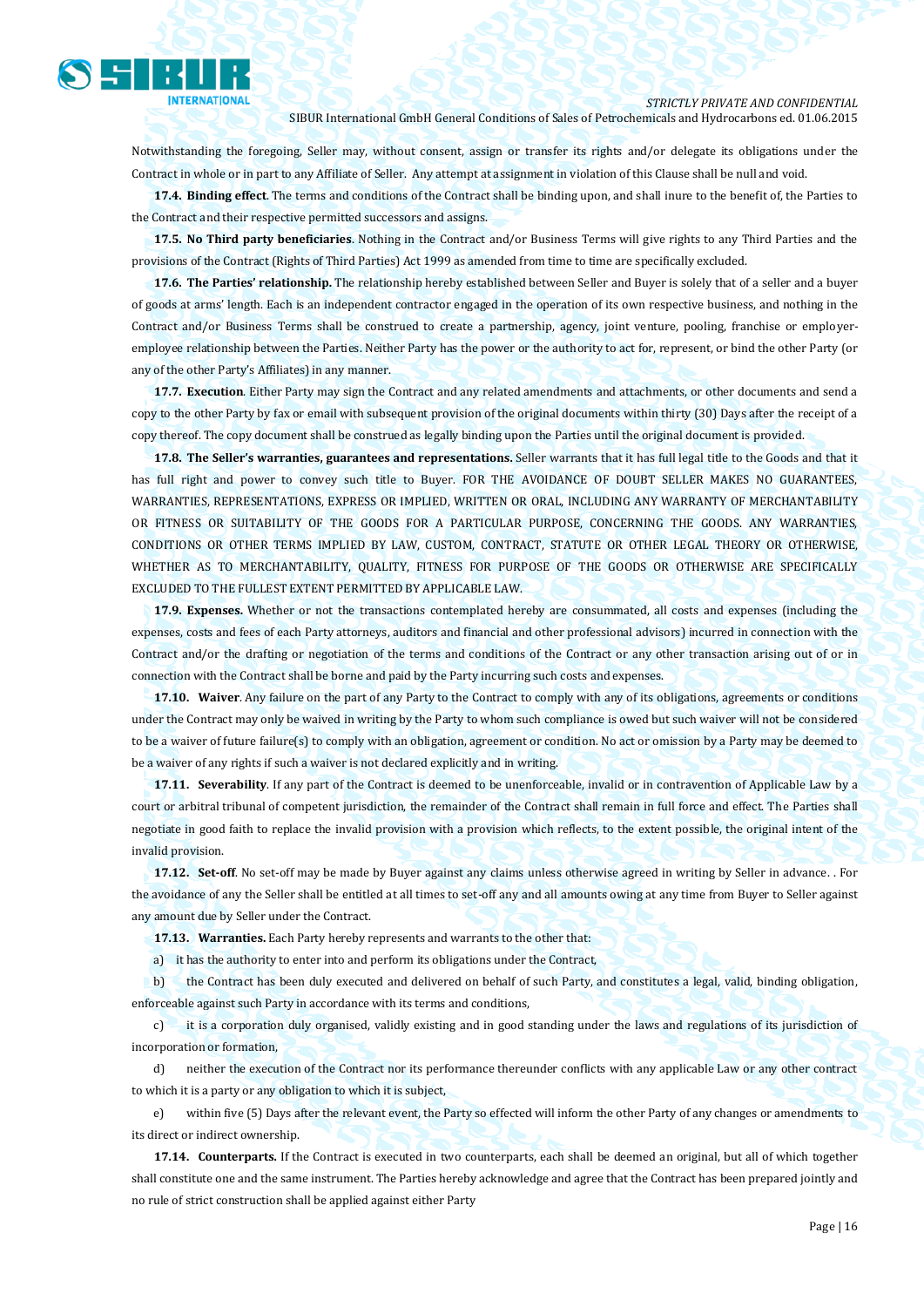

#### *ANNEX 1*

#### *LETTER OF INDEMNITY (TEMPLATE)*

**The Buyer** 

**To whom it may concern**

#### **LETTER OF INDEMNITY**

This Letter of Indemnity (the "Indemnity") dated as of \_\_\_\_\_\_\_\_\_\_\_\_\_\_\_\_\_\_, 20\_\_\_ (hereinafter the "Signing Date").

We refer to our Contract Nº \_\_\_ dated the \_\_th day of \_\_\_\_\_\_\_\_\_\_ (the "Contract")in respect of your purchase from us of \_\_\_ mt of \_ \_\_\_\_\_\_\_\_\_\_ ("the Goods") on Vessel "\_\_\_\_", bill of lading date \_\_\_\_.

In consideration of your making payment of \_\_\_ (*spelling*) for \_\_\_\_ mt of the said Goods in accordance with the Contract and having agreed to accept delivery of the Goods without having been provided with the documents as set out in the Contract, we hereby represent and warrant all of the following:

(i) the existence and validity of the documents;

(ii) that we are entitled to possession of the documents;

(iii) that we were entitled to possession of the Goods;

(iv) that we had good title to such Goods;

(v) that title in the Goods has been passed as provided in the Contract to you free of all liens, charges or encumbrances of whatever kind;

(vi) that you will have the benefit of the warranty as to enjoyment of quiet possession implied by law in the Contract but without prejudice to any other warranty so implied.

Without prejudice to your rights under the Contract we hereby agree to protect, indemnify and hold you harmless from and against any and all damages, losses, liabilities, costs, claims and reasonable expenses which you may suffer by reason of:

(a) our failure to present the documents to you in accordance with the Contract; and/or including but not limited to

(b) any action or proceeding brought or threatened against you by reason of our said failure and any breach of our above express representations and warranties in connection with questions of title to or the right to possession of the documents or the Goods or the proceeds of either; or any liens, charges or encumbrances asserted on the documents or the Goods or any other claims arising out of or in connection with the documents.

Our liability hereunder shall remain in full force and effect unless and until we provide you with the documents, which we irrevocably agree to provide to you as soon as the same have come into our possession.

No term of this indemnity is intended to, or does, confer a benefit or remedy on any party other than the named Buyer under the Contract whether by virtue of the Contracts (Rights of Third Parties) Act 1999 or howsoever.

This Indemnity shall be governed by and construed in accordance with the laws of England. Any dispute arising out of or in connection with this Indemnity, including any question regarding its existence, validity or termination, shall be subject to the exclusive jurisdiction of the courts of England.